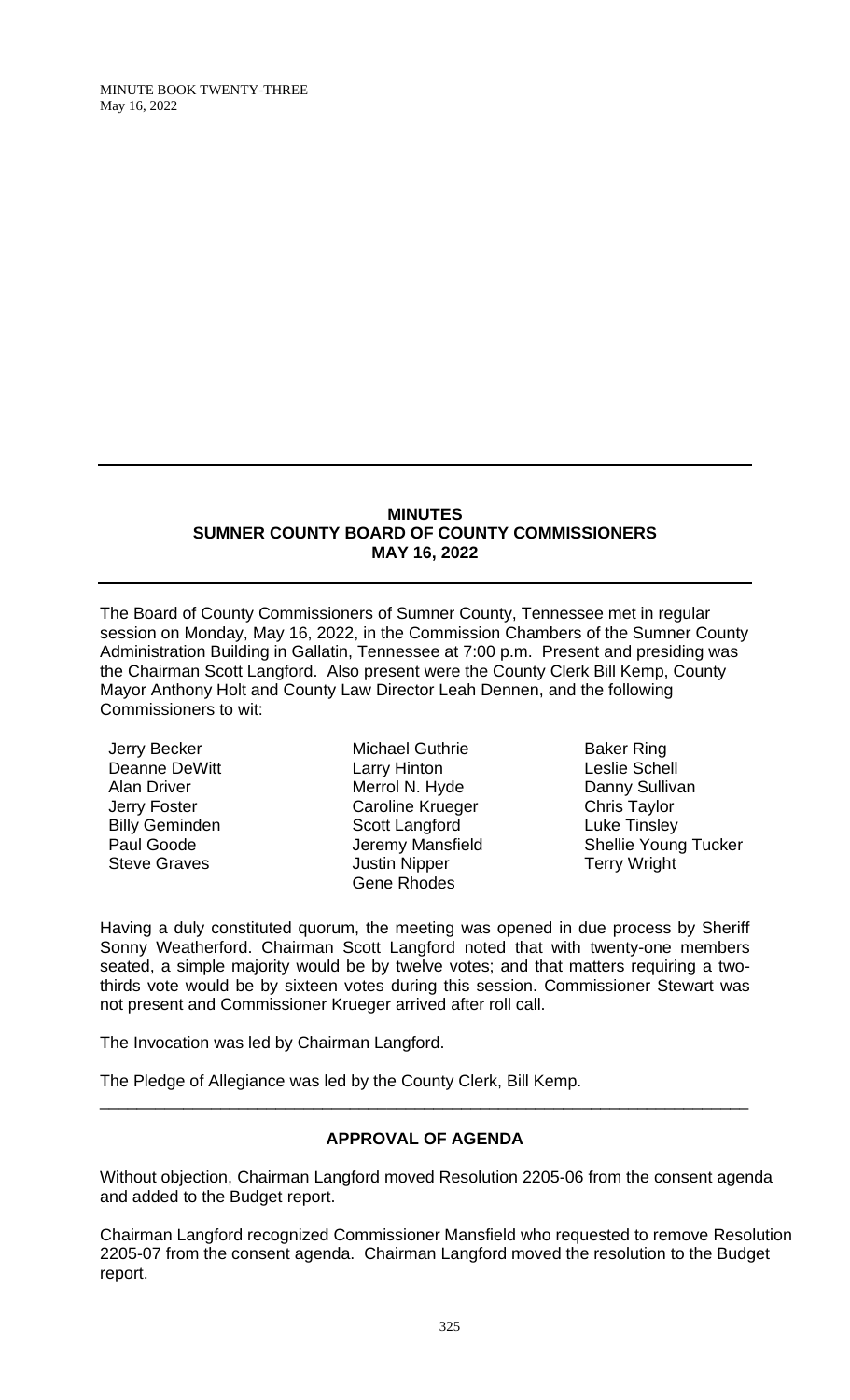Commissioner Mansfield called for a Point of Information to request update on OWLS. County Mayor Holt stated they were shipped to manufacturer for repair.

Commissioner Foster moved, seconded by Commissioner Rhodes, to adopt the agenda as amended. The Commission unanimously approved the agenda by voice vote of the body.

\_\_\_\_\_\_\_\_\_\_\_\_\_\_\_\_\_\_\_\_\_\_\_\_\_\_\_\_\_\_\_\_\_\_\_\_\_\_\_\_\_\_\_\_\_\_\_\_\_\_\_\_\_\_\_\_\_\_\_\_\_\_\_\_\_\_\_\_\_\_

# **APPROVAL OF MINUTES**

The minutes for the meeting of this body held on April 18, 2022 and recorded in the office of the Clerk, Bill Kemp, were approved (19-2-1) by voice vote after Commissioner Chris Taylor made the motion, seconded by Commissioner Schell. Commissioners Mansfield and Wright voted no and Commissioner Hyde abstained from the vote.

## **RECOGNITION OF THE PUBLIC**

Chairman Langford opened the floor to allow the public to speak concerning any matter on the agenda.

Kevin Baigert of 424 AB Wade Road, Portland expressed his grievance concerning the lack of detail regarding his comments in the minutes from the meeting on April 18, 2022. He also stated his opposition to the make-up of the Ethics Committee because a member of the public is not included. He also spoke to Resolution 2205-07 and questioned if the infrastructure is in place to support development in the area.

With no one else wishing to speak on regular agenda items, recognition of the public was closed.

# **REPORT OF THE CHAIR**

\_\_\_\_\_\_\_\_\_\_\_\_\_\_\_\_\_\_\_\_\_\_\_\_\_\_\_\_\_\_\_\_\_\_\_\_\_\_\_\_\_\_\_\_\_\_\_\_\_\_\_\_\_\_\_\_\_\_\_\_\_\_\_\_\_\_\_\_\_\_

Chairman Langford noted that the Veterans Service Officer's report was provided for information only.

Without objection, Chairman Langford changed the order of the Certificates of Recognition and added group from Station Camp High School.

Commissioner DeWitt introduced the following Certificate of Recognitions:

#### **A PROCLAMATION HONORING Amanda Welty**

*The Sumner County Board of*

# *County Commissioners,*

*meeting in regular session on this the 16 th day of May 2022, does hereby honor and congratulate*

#### *Amanda Welty*

*For her life saving efforts in a medical emergency*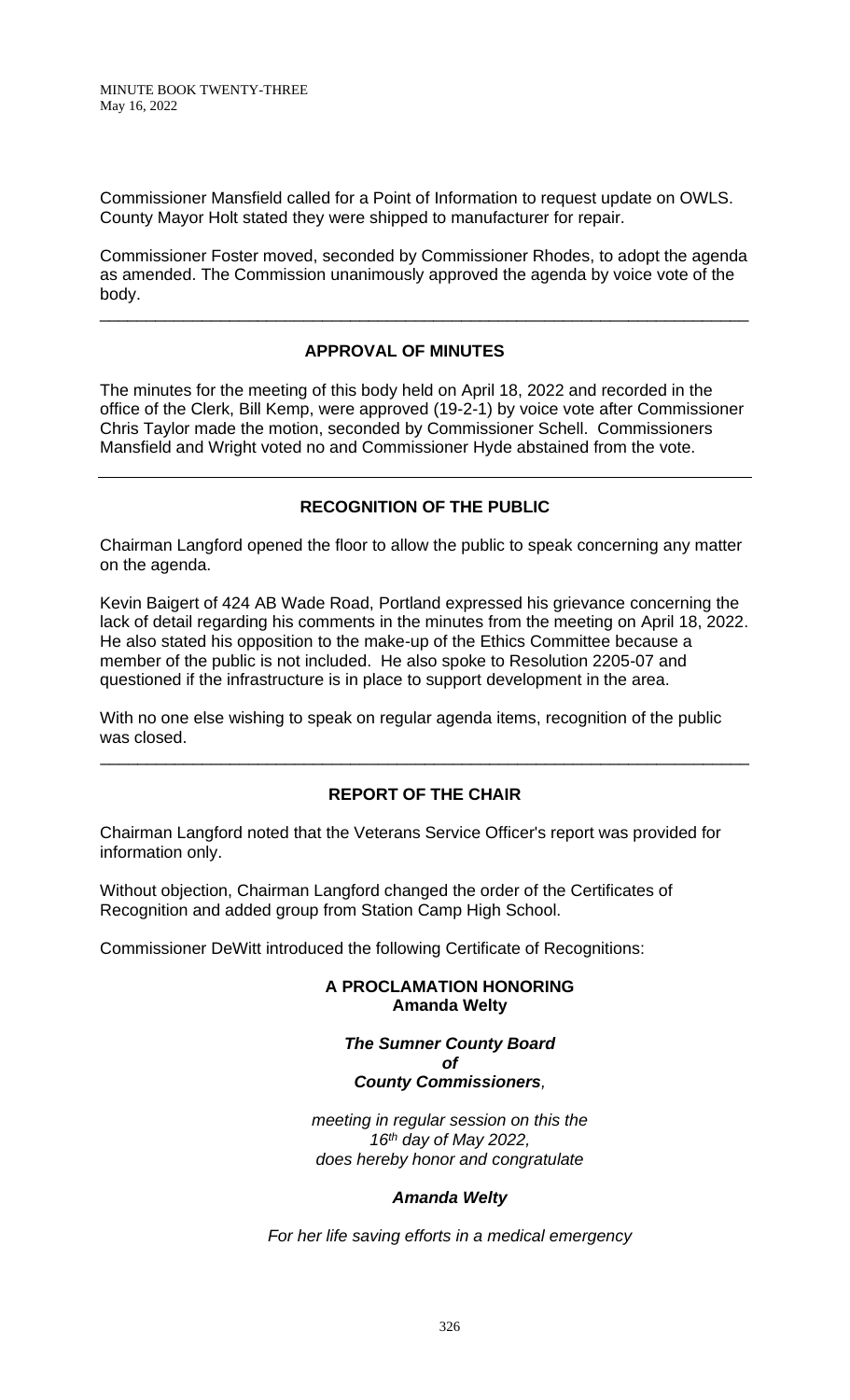#### **A PROCLAMATION HONORING Christin Ayre**

#### *The Sumner County Board of County Commissioners,*

*meeting in regular session on this the 16 th day of May 2022, does hereby honor and congratulate*

#### *Christin Ayre*

*For her life saving efforts in a medical emergency*

### **A PROCLAMATION HONORING Andrea Gowan**

#### *The Sumner County Board of County Commissioners,*

*meeting in regular session on this the 16 th day of May 2022, does hereby honor and congratulate*

## *Andrea Gowan*

*For her life saving efforts in a medical emergency*

### **A PROCLAMATION HONORING Art Crook**

#### *The Sumner County Board of*

#### *County Commissioners,*

*meeting in regular session on this the 16 th day of May 2022, does hereby honor and congratulate*

## *Art Crook*

*For his life saving efforts in a medical emergency*

#### **A PROCLAMATION HONORING Jeremy Bartlett**

*The Sumner County Board of County Commissioners,*

*meeting in regular session on this the*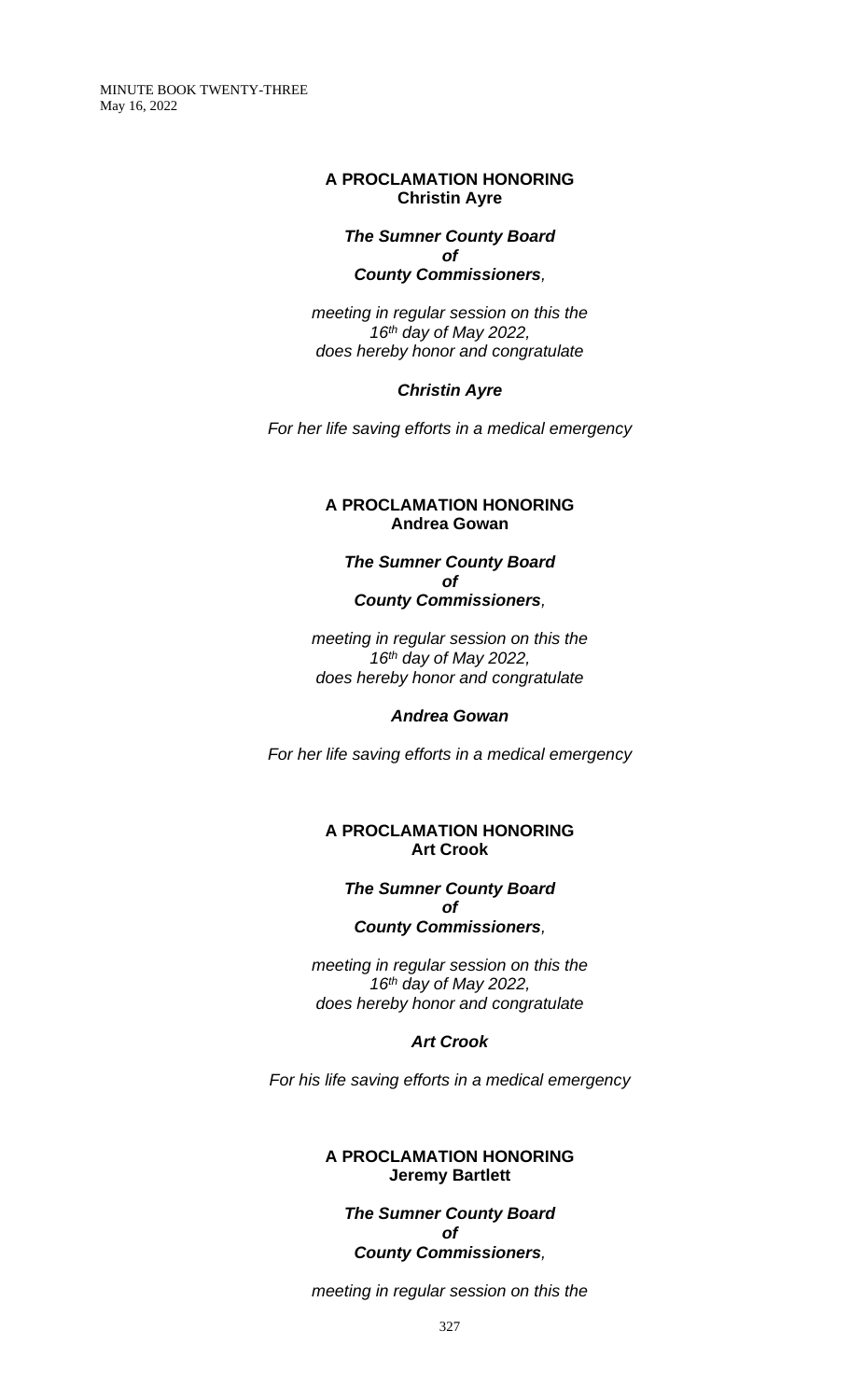> *16 th day of May 2022, does hereby honor and congratulate*

#### *Jeremy Bartlett*

*For his life saving efforts in a medical emergency*

## **A PROCLAMATION HONORING Thomas Briggs**

*The Sumner County Board of County Commissioners,*

*meeting in regular session on this the 16 th day of May 2022, does hereby honor and congratulate*

#### *Thomas Briggs*

*For his life saving efforts in a medical emergency*

\_\_\_\_\_\_\_\_\_\_\_\_\_\_\_\_\_\_\_\_\_\_\_\_\_\_\_\_\_\_\_\_\_\_\_\_\_\_\_\_\_\_\_\_\_\_\_\_\_\_\_\_\_\_\_\_\_\_\_\_\_\_\_\_\_\_\_\_\_\_\_\_\_\_\_\_\_\_\_\_\_\_\_\_

Upon motion of Commissioner DeWitt, seconded by Commissioner Ring, the Commission voted unanimously by voice vote to approve the certificates honoring Ms. Welty, Ms. Ayre, Ms. Gowan, Mr. Crook, Mr. Bartlett and Mr. Briggs for their life saving efforts in a medical emergency.

\_\_\_\_\_\_\_\_\_\_\_\_\_\_\_\_\_\_\_\_\_\_\_\_\_\_\_\_\_\_\_\_\_\_\_\_\_\_\_\_\_\_\_\_\_\_\_\_\_\_\_\_\_\_\_\_\_\_\_\_\_\_\_\_\_\_\_\_\_\_\_\_\_\_\_

Commissioner DeWitt introduced the following Certificate of Recognition:

## **A PROCLAMATION HONORING Caleb Coley**

#### *The Sumner County Board of County Commissioners,*

*meeting in regular session on this the 16 th day of May 2022, does hereby honor and congratulate*

*Caleb Coley*

*For the prestigious rank of Eagle Scout* \_\_\_\_\_\_\_\_\_\_\_\_\_\_\_\_\_\_\_\_\_\_\_\_\_\_\_\_\_\_\_\_\_\_\_\_\_\_\_\_\_\_\_\_\_\_\_\_\_\_\_\_\_\_\_\_\_\_\_\_\_\_\_\_\_\_\_\_\_\_\_\_\_\_\_

Upon motion of Commissioner DeWitt, seconded by Commissioner Becker, the Commission voted unanimously by voice vote to approve certificate honoring Caleb Coley.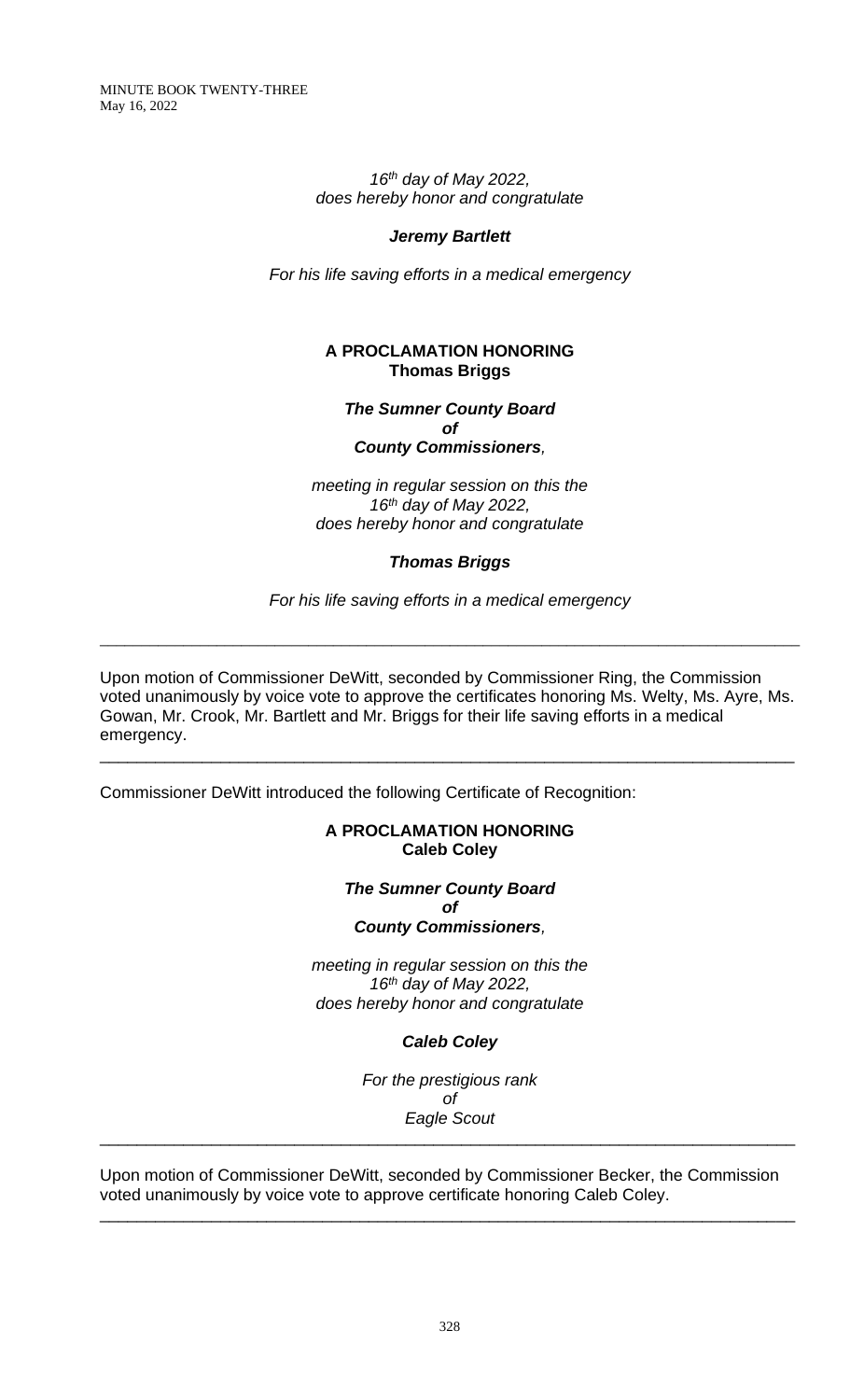Commissioner Tinsley introduced the following Certificate of Recognition:

## **A PROCLAMATION HONORING Jayden Heath**

# *The Sumner County Board of County Commissioners,*

*meeting in regular session on this the 16 th day of May 2022, does hereby honor and congratulate*

# *Jayden Heath*

*for his many achievements at Hendersonville High School*

\_\_\_\_\_\_\_\_\_\_\_\_\_\_\_\_\_\_\_\_\_\_\_\_\_\_\_\_\_\_\_\_\_\_\_\_\_\_\_\_\_\_\_\_\_\_\_\_\_\_\_\_\_\_\_\_\_\_\_\_\_\_\_\_\_\_\_\_\_\_\_\_\_\_\_

Upon motion of Commissioner Tinsley, seconded by Commissioner Becker, the Commission voted unanimously by voice vote to approve the certificate honoring Jayden Heath.

\_\_\_\_\_\_\_\_\_\_\_\_\_\_\_\_\_\_\_\_\_\_\_\_\_\_\_\_\_\_\_\_\_\_\_\_\_\_\_\_\_\_\_\_\_\_\_\_\_\_\_\_\_\_\_\_\_\_\_\_\_\_\_\_\_\_\_\_\_\_\_\_\_\_\_

Commissioner Wright introduced the following Resolution:

## **A RESOLUTION HONORING TAMMY WEATHERFORD**

**WHEREAS,** Tammy Weatherford retired on May 5, 2022 after serving Sumner County for twenty-four years with pride and dedication; and

**WHEREAS,** Tammy Weatherford began her career with Sumner County Sheriff's Office in September of 1998 in dispatch; and

**WHEREAS,** Tammy Weatherford has pursued her calling where the need was most important, and in November of 2006 she transferred to the training division where she managed all of the Sumner County Sheriff's Office training files as well as POST requirements; and

**WHEREAS,** in August of 2011 the Animal Control division was getting on its feet and Tammy Weatherford was tasked to help this division get off the ground, which she excelled in, because of her true love for animals and their proper treatment; and

**WHEREAS,** in February of 2019 Tammy Weatherford transferred to become the Payroll/HR/Civil Service liaison and oversaw the implementation of the County's payroll software; and

**WHEREAS,** Tammy Weatherford's personnel file is filled with commendations stemming from her work with the animal control division, her enthusiasm and go-get-it attitude has served the Sumner County Sheriff's Office well.

**NOW, THEREFORE, BE IT RESOLVED** by the Sumner County Board of County Commissioners meeting in regular session on this the 16<sup>th</sup> day of May 2022, that this body hereby wishes Tammy Weatherford the best in her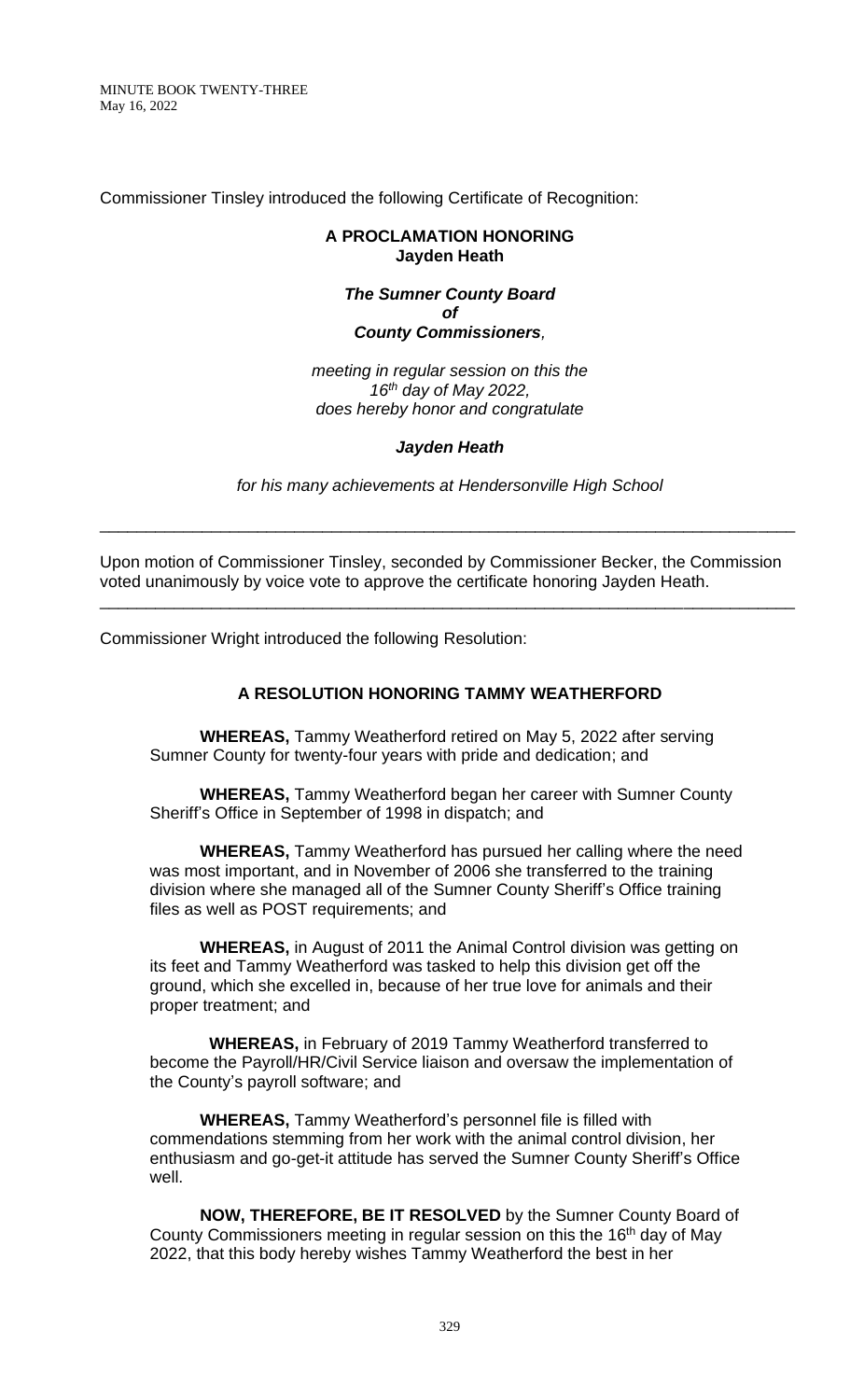retirement and extends its appreciation and gratitude for a job well done with dedication, commitment, and hard work; and

**BE IT FURTHER RESOLVED** that this resolution is to be spread on the minutes of this body and the Clerk is to furnish a copy of this resolution to Tammy Weatherford.

\_\_\_\_\_\_\_\_\_\_\_\_\_\_\_\_\_\_\_\_\_\_\_\_\_\_\_\_\_\_\_\_\_\_\_\_\_\_\_\_\_\_\_\_\_\_\_\_\_\_\_\_\_\_\_\_\_\_\_\_\_\_\_\_\_\_\_\_\_\_\_\_\_\_\_

Upon motion of Commissioner Wright, seconded by Commissioner Guthrie, the Commission voted unanimously by voice vote to approve the resolution honoring Mrs. Weatherford.

\_\_\_\_\_\_\_\_\_\_\_\_\_\_\_\_\_\_\_\_\_\_\_\_\_\_\_\_\_\_\_\_\_\_\_\_\_\_\_\_\_\_\_\_\_\_\_\_\_\_\_\_\_\_\_\_\_\_\_\_\_\_\_\_\_\_\_\_\_\_\_\_\_\_\_

Commissioner Wright introduced the following resolution:

# **A RESOLUTION HONORING DETECTIVE MICHAEL MCLERRAN**

**WHEREAS,** Detective Michael McLerran retired on April 30, 2022, after serving Sumner County with dedication and diligence for thirty-one years; and

**WHEREAS,** Detective Michael McLerran began his career in the Sumner County Jail in April of 1991, soon becoming a supervisor and then transferred to the criminal warrants division; where he later graduated from the Tennessee Law Enforcement Training Academy in 1998; and

**WHEREAS,** Detective Michael McLerran in years to follow worked in the patrol division, served as a hostage negotiator, field training officer, became an investigator with the 18<sup>th</sup> Judicial District Drug Task Force, and was eventually appointed to the Drug Enforcement Administration as a task force officer, was one of the first supervisors over the new Sumner County Sheriff's Office Animal Control division where he served as a Sergeant, then back into investigations and in 2010 was transferred to the Criminal Investigation Division as a Detective; and

**WHEREAS,** Detective Michael McLerran has served Sumner County eagerly and diligently to help solve homicides, rapes, burglaries, and other crimes, providing excellent leadership and guidance, and it is appropriate that we commend him for his unwavering dedication and hard work to keep our county safe.

**NOW, THEREFORE, BE IT RESOLVED** by the Sumner County Board of County Commissioners meeting in regular session on this the 16<sup>th</sup> day of May 2022, that this body hereby commends and thanks Detective Michael McLerran with gratitude for his commitment to the citizens of Sumner County and wishes him the best in his retirement as he spends more time with his family and to pursue hunting; and

**BE IT FURTHER RESOLVED** that this resolution is to be spread on the minutes of this body and the Clerk is to furnish a copy of this resolution to Detective Michael McLerran.

Upon motion of Commissioner Wright, seconded by Commissioner Guthrie, the Commission voted unanimously by voice vote to approve the resolution honoring Mr. McLerran.

\_\_\_\_\_\_\_\_\_\_\_\_\_\_\_\_\_\_\_\_\_\_\_\_\_\_\_\_\_\_\_\_\_\_\_\_\_\_\_\_\_\_\_\_\_\_\_\_\_\_\_\_\_\_\_\_\_\_\_\_\_\_\_\_\_\_\_\_\_\_\_\_\_\_\_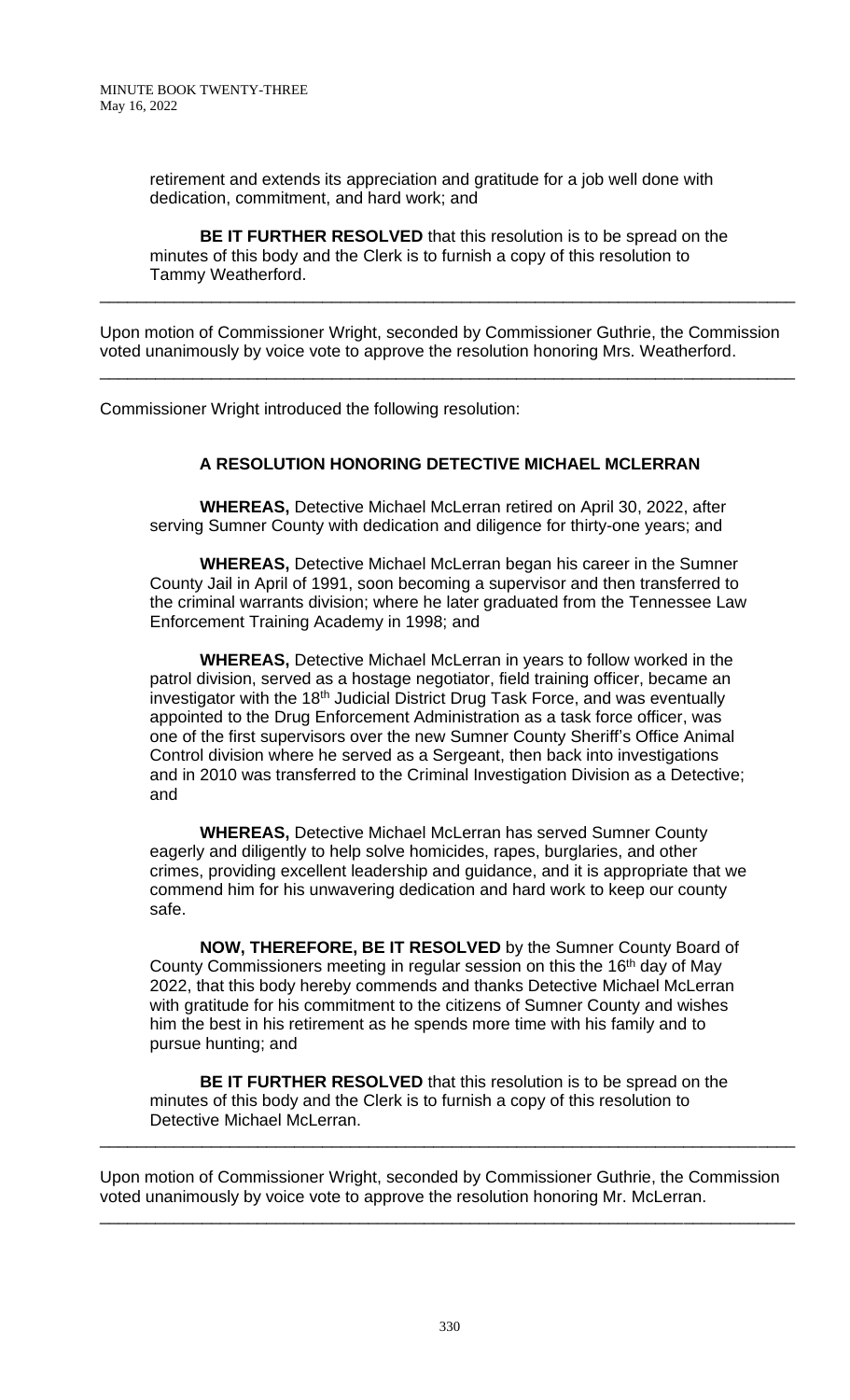Commissioner Wright introduced the following Certificate of Recognition:

#### *The Sumner County Board of County Commissioners,*

*meeting in regular session on this the 16 th day of May 2022, does hereby honor and commend*

## *Ms. Frances Gillespie*

*on her retirement from North Sumner Elementary School* \_\_\_\_\_\_\_\_\_\_\_\_\_\_\_\_\_\_\_\_\_\_\_\_\_\_\_\_\_\_\_\_\_\_\_\_\_\_\_\_\_\_\_\_\_\_\_\_\_\_\_\_\_\_\_\_\_\_\_\_\_\_\_\_\_\_\_\_\_\_\_\_\_\_\_

Upon motion of Commissioner Wright, seconded by Commissioner Krueger, the Commission voted unanimously by voice vote to approve the certificate honoring Ms. Gillespie.

\_\_\_\_\_\_\_\_\_\_\_\_\_\_\_\_\_\_\_\_\_\_\_\_\_\_\_\_\_\_\_\_\_\_\_\_\_\_\_\_\_\_\_\_\_\_\_\_\_\_\_\_\_\_\_\_\_\_\_\_\_\_\_\_\_\_\_\_\_\_\_\_\_\_\_

Commissioner Wright introduced the following Certificate of Recognition:

### *The Sumner County Board of County Commissioners,*

*meeting in regular session on this the 16 th day of May 2022, does hereby honor and commend*

*Mr. Terry Herndon*

*on his retirement from North Sumner Elementary School.* \_\_\_\_\_\_\_\_\_\_\_\_\_\_\_\_\_\_\_\_\_\_\_\_\_\_\_\_\_\_\_\_\_\_\_\_\_\_\_\_\_\_\_\_\_\_\_\_\_\_\_\_\_\_\_\_\_\_\_\_\_\_\_\_\_\_\_\_\_\_\_\_\_\_\_

Upon motion of Commissioner Wright, seconded by Commissioner Hyde, the Commission voted unanimously by voice vote to approve the certificate honoring Mr. Herndon.

\_\_\_\_\_\_\_\_\_\_\_\_\_\_\_\_\_\_\_\_\_\_\_\_\_\_\_\_\_\_\_\_\_\_\_\_\_\_\_\_\_\_\_\_\_\_\_\_\_\_\_\_\_\_\_\_\_\_\_\_\_\_\_\_\_\_\_\_\_\_\_\_\_\_\_

Commissioner Ring introduced the following Certificates of Recognition:

*The Sumner County Board of County Commissioners,*

*meeting in regular session on this the 16th day of May 2022, does hereby honor and commend*

#### *Mr. Chad Murphy*

*for achieving the honor of High School Level Sumner County Teacher of the Year.*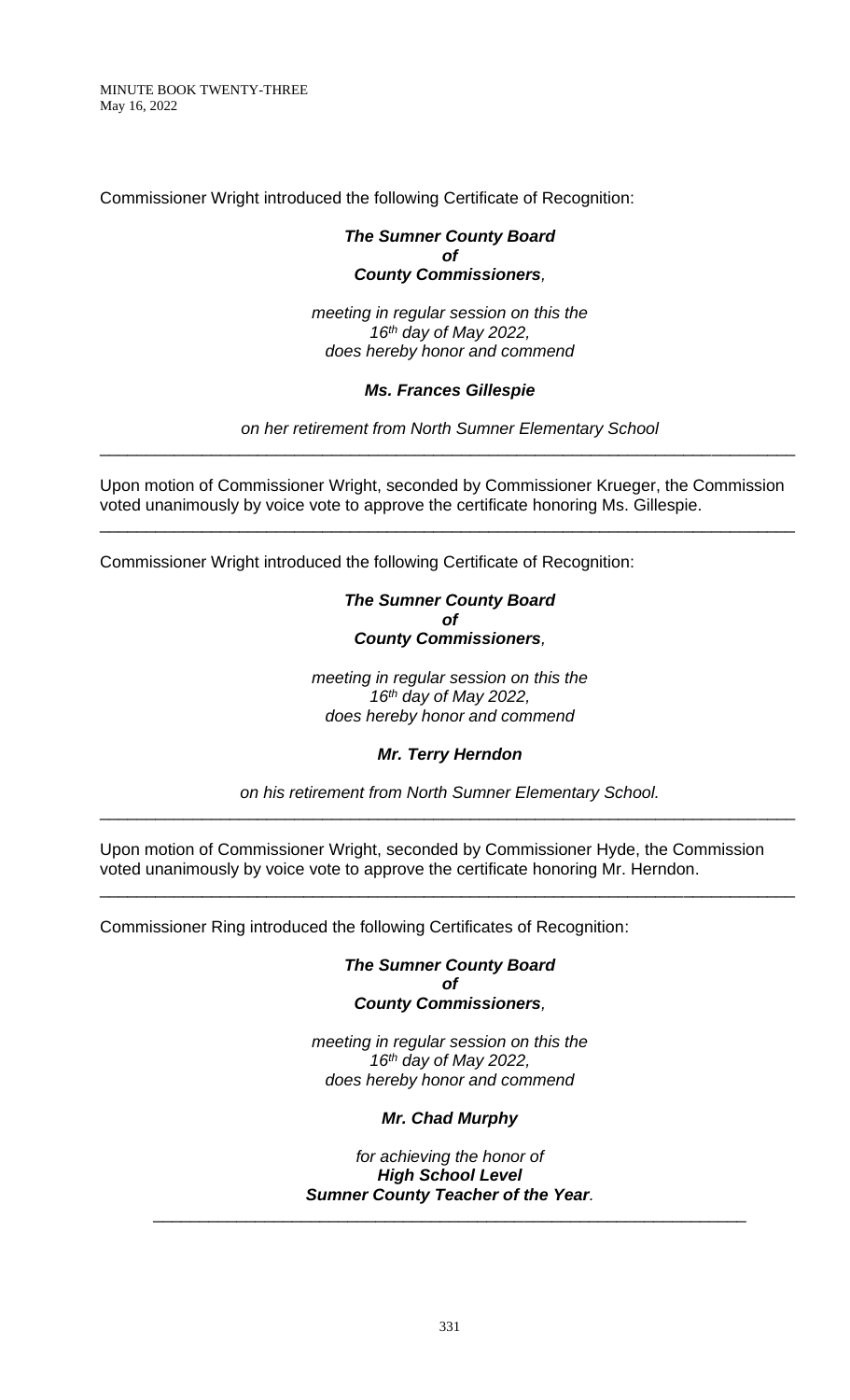# *The Sumner County Board of County Commissioners,*

*meeting in regular session on this the 16 th day of May 2022, does hereby honor and congratulate*

## *Ms. Linda Lanchak*

*for winning the Dr. Jennifer V. Brown Instructional Coaching Award.*

\_\_\_\_\_\_\_\_\_\_\_\_\_\_\_\_\_\_\_\_\_\_\_\_\_\_\_\_\_\_\_\_\_\_\_\_\_\_\_\_\_\_\_\_\_\_\_\_\_\_\_\_\_\_\_\_\_\_\_\_\_\_\_\_

#### *The Sumner County Board of County Commissioners,*

*meeting in regular session on this the 16 th day of May 2022, does hereby honor and commend*

*Ms. Lisa Herren*

*for achieving the honor of Sumner County Supervisor of the Year.* \_\_\_\_\_\_\_\_\_\_\_\_\_\_\_\_\_\_\_\_\_\_\_\_\_\_\_\_\_\_\_\_\_\_\_\_\_\_\_\_\_\_\_\_\_\_\_\_\_\_\_\_\_\_\_\_\_\_\_\_\_\_\_\_

> *The Sumner County Board of County Commissioners,*

*meeting in regular session on this the 16 th day of May 2022, does hereby honor and commend*

*Dr. Sabrina McClard*

*for achieving the honor of Sumner County Principal of the Year.*

\_\_\_\_\_\_\_\_\_\_\_\_\_\_\_\_\_\_\_\_\_\_\_\_\_\_\_\_\_\_\_\_\_\_\_\_\_\_\_\_\_\_\_\_\_\_\_\_\_\_\_\_\_\_\_\_\_\_\_\_\_\_\_\_

#### *The Sumner County Board of County Commissioners,*

*meeting in regular session on this the 16 th day of May 2022, does hereby honor and commend*

# *Ms. Tricia Mabrey*

*for achieving the honor of Elementary Level Sumner County Teacher of the Year.*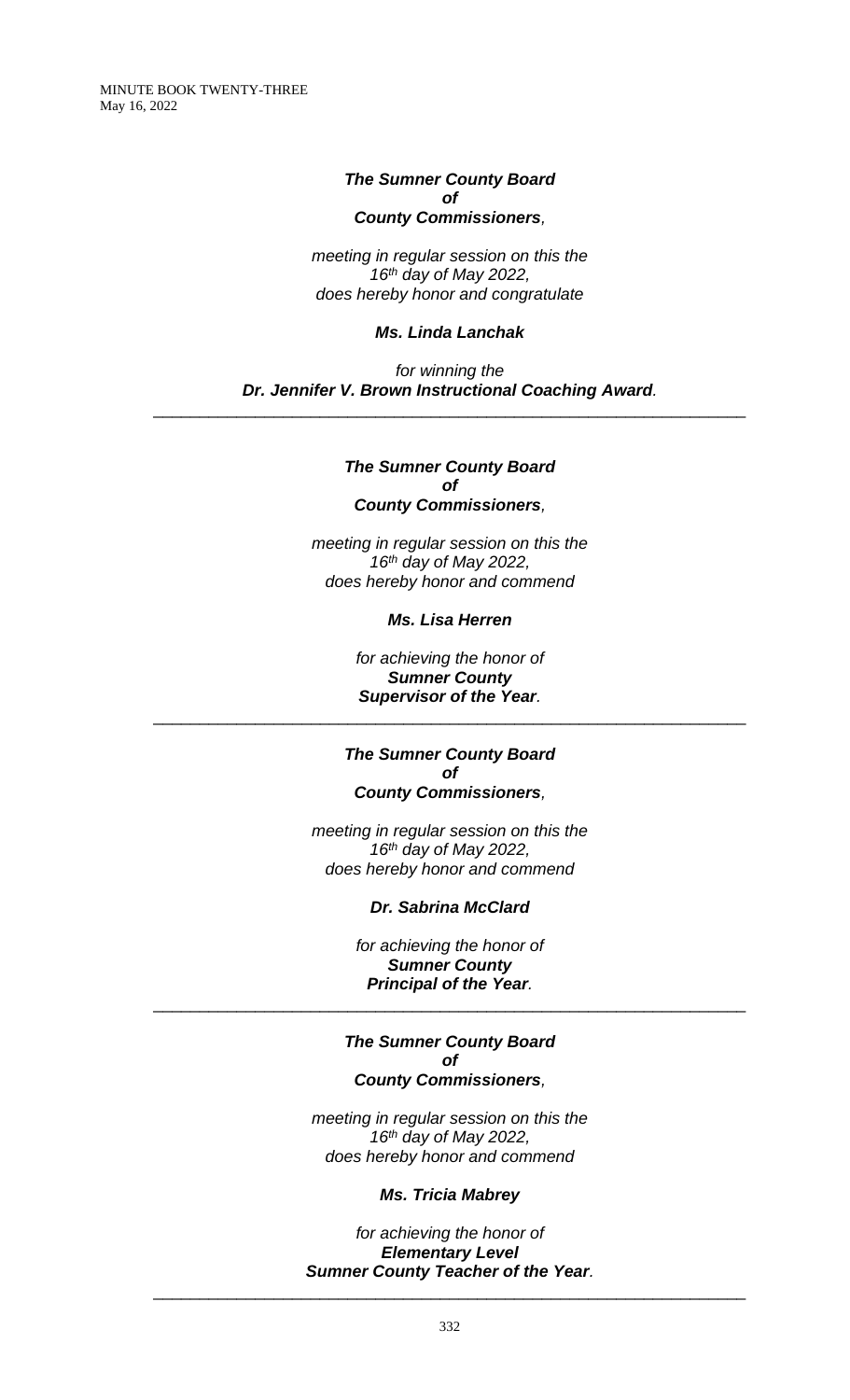#### *The Sumner County Board of County Commissioners,*

*meeting in regular session on this the 16 th day of May 2022, does hereby honor and commend*

### *Mr. Daniel Johnson*

*for achieving the honor of Middle School Level Sumner County Teacher of the Year.*

\_\_\_\_\_\_\_\_\_\_\_\_\_\_\_\_\_\_\_\_\_\_\_\_\_\_\_\_\_\_\_\_\_\_\_\_\_\_\_\_\_\_\_\_\_\_\_\_\_\_\_\_\_\_\_\_\_\_\_\_\_\_\_\_

#### *The Sumner County Board of County Commissioners,*

*meeting in regular session on this the 16th day of May 2022, does hereby honor and commend*

*Mr. Jason Frech*

*for achieving the honor of Sumner County Assistant Principal of the Year.*

\_\_\_\_\_\_\_\_\_\_\_\_\_\_\_\_\_\_\_\_\_\_\_\_\_\_\_\_\_\_\_\_\_\_\_\_\_\_\_\_\_\_\_\_\_\_\_\_\_\_\_\_\_\_\_\_\_\_\_\_\_\_\_\_\_\_\_\_\_\_\_\_\_\_\_

Upon motion of Commissioner Ring, seconded by Commissioner Kreuger, the Commission voted unanimously by voice vote to group and approve the certificates honoring Mr. Murphy, Ms. Lanchak, Ms. Herren, Ms. McClard, Ms. Mabrey, Mr. Johnson and Mr. Frech.

\_\_\_\_\_\_\_\_\_\_\_\_\_\_\_\_\_\_\_\_\_\_\_\_\_\_\_\_\_\_\_\_\_\_\_\_\_\_\_\_\_\_\_\_\_\_\_\_\_\_\_\_\_\_\_\_\_\_\_\_\_\_\_\_\_\_\_\_\_\_\_\_\_\_\_

Chairman Langford introduced the following resolution:

# **2205-01 A RESOLUTION DOCKETING HIGHWAY/PUBLIC WORKS FUND ANALYSIS FOR THE FISCAL YEAR 2021-2022**

**BE IT RESOLVED** by the Sumner County Board of County Commissioners meeting in regular session on this the 16<sup>th</sup> day of May 2022, that this body does hereby docket in its records the Highway/Public Works Fund Analysis for the Fiscal Year 2021-2022, as shown on the attachment herewith.

\_\_\_\_\_\_\_\_\_\_\_\_\_\_\_\_\_\_\_\_\_\_\_\_\_\_\_\_\_\_\_\_\_\_\_\_\_\_\_\_\_\_\_\_\_\_\_\_\_\_\_\_\_\_\_\_\_\_\_\_\_\_\_\_\_\_\_\_\_\_\_\_\_\_\_

Chairman Langford declared Resolution 2205-01 approved unanimously by voice vote of the body upon motion by Commissioner Chris Taylor, seconded by Commissioner Krueger.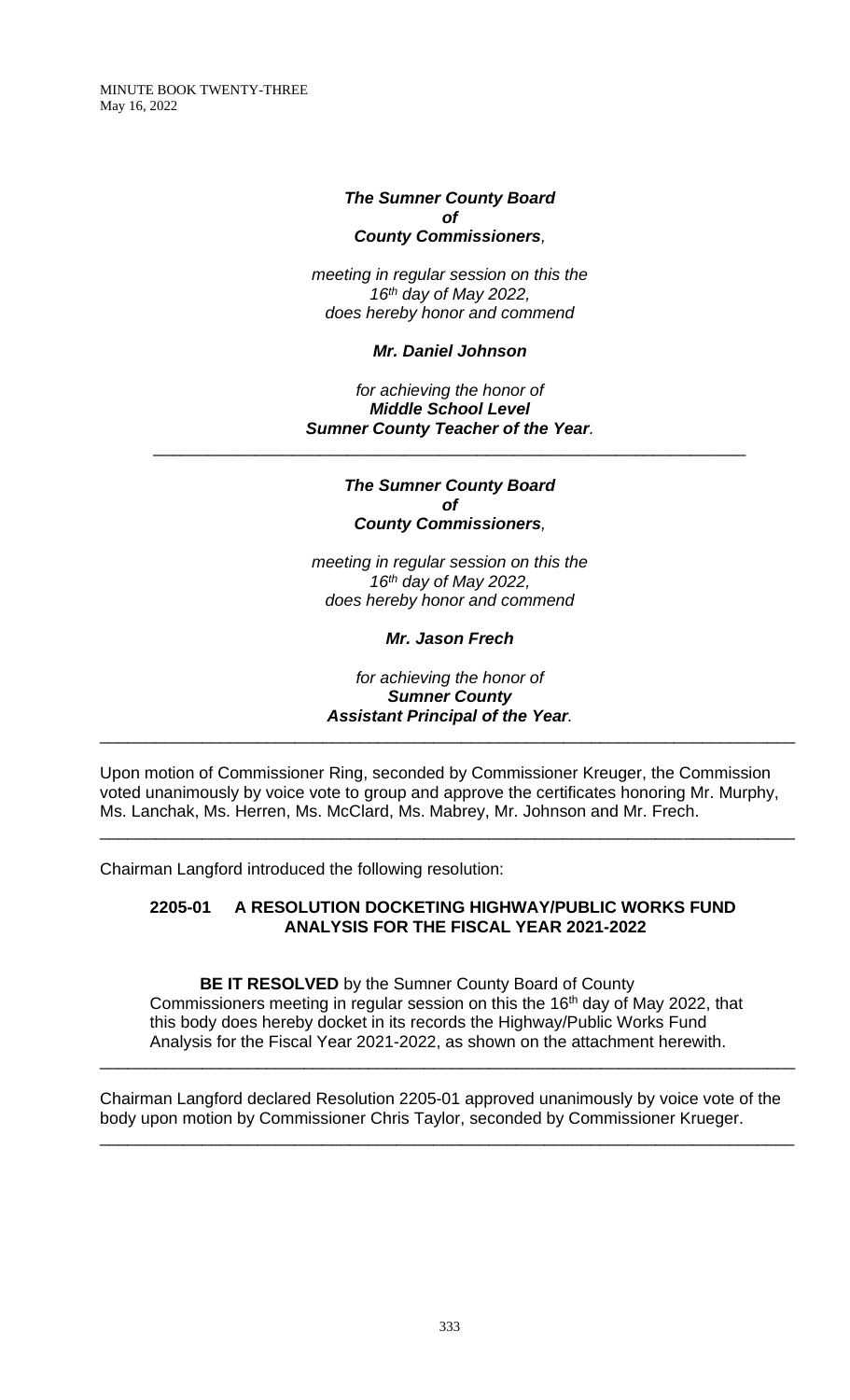Chairman Langford introduced the following items on the Consent Agenda:

## **CONSENT AGENDA**

### **2205-03 A RESOLUTION AUTHORIZING A GIFT TO MICHAEL MCLERRAN OF HIS SERVICE WEAPON, GLOCK 23-GEN-4, SERIAL NUMBER ZLZ902, AND BADGE AS ADDITIONAL COMPENSATION FOR HIS SERVICES RENDERED TO SUMNER COUNTY**

**BE IT RESOLVED** by the Sumner County Board of County Commissioners meeting in regular session on this the 16<sup>th</sup> day of May 2022, that this body hereby authorizes the gift to Michael McLerran of his service weapon, Glock 23-Gen-4, Serial Number ZLZ902, and badge as additional compensation for his services rendered to Sumner County.

\_\_\_\_\_\_\_\_\_\_\_\_\_\_\_\_\_\_\_\_\_\_\_\_\_\_\_\_\_\_\_\_\_\_\_\_\_\_\_\_\_\_\_\_\_\_\_\_\_\_\_\_\_\_\_\_\_\_\_\_\_\_\_\_\_\_\_\_\_\_\_\_

## **2205-04 A RESOLUTION APPOINTING JUDICIAL MAGISTRATE OF SUMNER COUNTY**

**BE IT RESOLVED** by the Sumner County Board of County Commissioners meeting in regular session on this the 16<sup>th</sup> day of May 2022, that this body hereby appoints the following individual to the existing roster of persons who serve as Judicial Magistrates:

# **Holli Brownlee**

**BE IT FURTHER RESOLVED** that this Judicial Magistrate shall serve a term which begins May  $16<sup>th</sup>$ , 2022 and shall run the remaining period of the present term which ends December 31, 2022, or until a successor is appointed.

\_\_\_\_\_\_\_\_\_\_\_\_\_\_\_\_\_\_\_\_\_\_\_\_\_\_\_\_\_\_\_\_\_\_\_\_\_\_\_\_\_\_\_\_\_\_\_\_\_\_\_\_\_\_\_\_\_\_\_\_\_\_\_\_\_\_\_\_\_\_\_\_

#### **2205-05 A RESOLUTION APPROVING THE FISCAL YEAR 2021-2022 SUMNER COUNTY BOARD OF EDUCATION GENERAL PURPOSE SCHOOL FUND BUDGET AMENDMENTS**

**BE IT RESOLVED** by the Sumner County Board of County Commissioners meeting in regular session on this the 16<sup>th</sup> day of May 2022, that this body does hereby approve the 2021-2022 Sumner County Board of Education General Purpose School Fund budget amendments, as shown on the attachment herewith.

\_\_\_\_\_\_\_\_\_\_\_\_\_\_\_\_\_\_\_\_\_\_\_\_\_\_\_\_\_\_\_\_\_\_\_\_\_\_\_\_\_\_\_\_\_\_\_\_\_\_\_\_\_\_\_\_\_\_\_\_\_\_\_\_\_\_\_\_\_\_\_\_

#### **2205-08 A RESOLUTION APPROPRIATING \$4,000.00 FOR ADDITIONAL TRUSTEE'S COMMISSIONS IN THE GENERAL FUND FROM THE UNASSIGNED FUND BALANCE**

**BE IT RESOLVED** by the Sumner County Board of County Commissioners meeting in regular session on this the  $16<sup>th</sup>$  day of May 2022, that this body does hereby appropriate \$4,000.00 for additional trustee's commissions in the General Fund from the Unassigned Fund balance, as shown on the attachment therewith.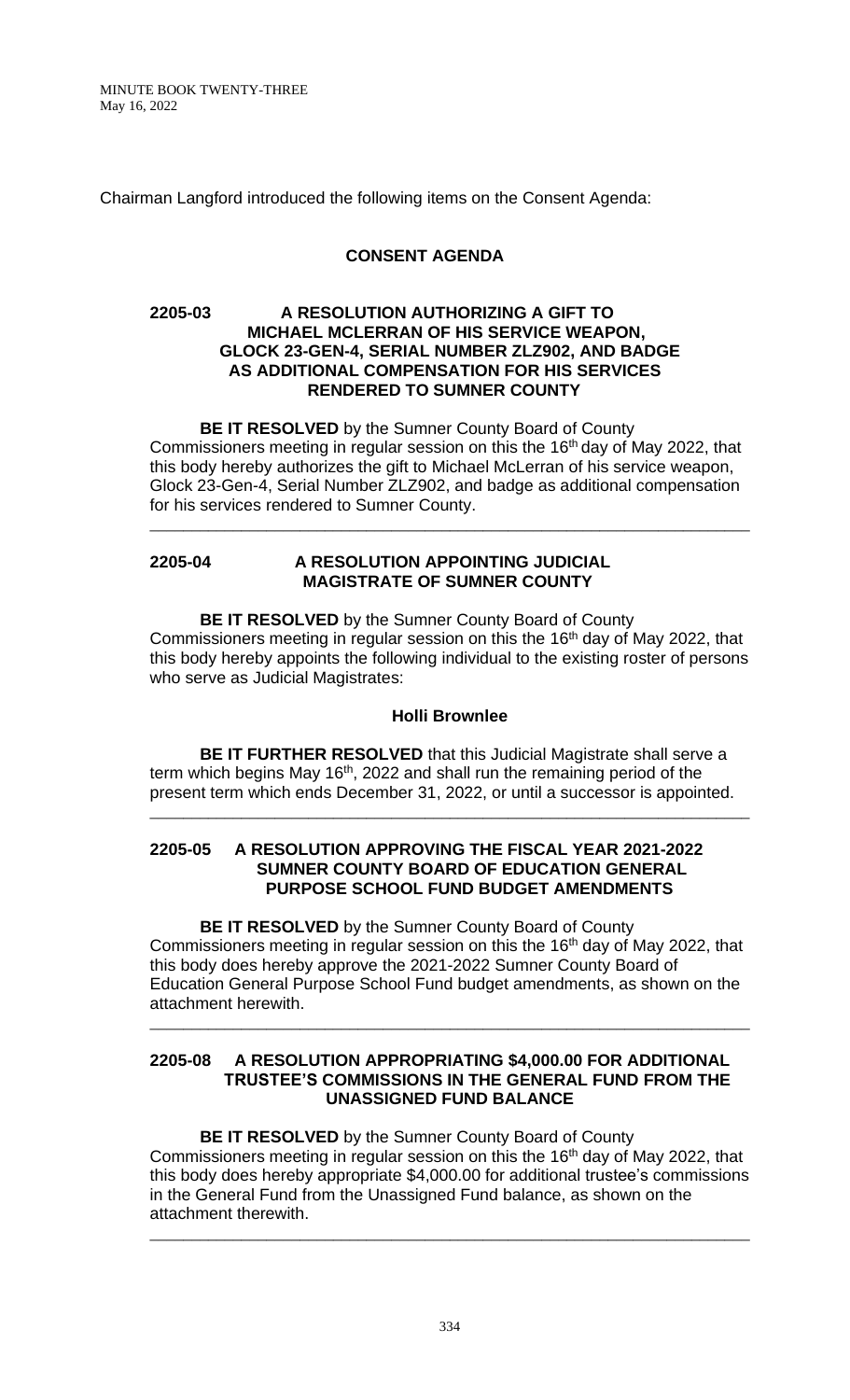#### **2205-09 A RESOLUTION APPROPRIATING \$3,429.23 INCREASE IN VARIOUS REVENUES FOR SALARY REIMBURSMENT, TRAINING, PRISONER TRANSPORTS, AND UNIFORM REIMBURSMENT FOR THE SUMNER COUNTY SHERIFF'S OFFICE**

**BE IT RESOLVED** by the Sumner County Board of County Commissioners meeting in regular session on this the 16<sup>th</sup> day of May 2022, that this body hereby appropriates \$3,429.23 increase in various revenues for salary reimbursement, training, prisoner transports and uniform reimbursement for the Sumner County Sheriff's Office, as shown on the attachment herewith.

\_\_\_\_\_\_\_\_\_\_\_\_\_\_\_\_\_\_\_\_\_\_\_\_\_\_\_\_\_\_\_\_\_\_\_\_\_\_\_\_\_\_\_\_\_\_\_\_\_\_\_\_\_\_\_\_\_\_\_\_\_\_\_\_\_\_\_\_\_\_\_\_

#### **2205-10 A RESOLUTION APPROPRIATING \$2,187.00 AS PASS- THROUGH FUNDS FOR STATE INMATE MEDICAL REIMBURSEMENT TO THE BUDGET OF THE SUMNER COUNTY SHERIFF'S OFFICE**

**BE IT RESOLVED** by the Sumner County Board of County Commissioners meeting in regular session on this the 16<sup>th</sup> day of May 2022, that this body hereby appropriates \$2,187.00 as pass-through funds for state inmate medical reimbursement to the budget of the Sumner County Sheriff's Office, as shown on the attachment herewith.

\_\_\_\_\_\_\_\_\_\_\_\_\_\_\_\_\_\_\_\_\_\_\_\_\_\_\_\_\_\_\_\_\_\_\_\_\_\_\_\_\_\_\_\_\_\_\_\_\_\_\_\_\_\_\_\_\_\_\_\_\_\_\_\_\_\_\_\_\_\_\_\_

## **2205-11 A RESOLUTION APPROPRIATING \$20,000.00 AS PASS- THROUGH FUNDS TO THE DRUG COURT FOR THE DEPARTMENT OF MENTAL HEALTH AND SUBSTANCE ABUSE SERVICES GRANT FUNDING FOR CLASS SUPPLIES AND LOCKING CABINET**

**BE IT RESOLVED** by the Sumner County Board of County Commissioners meeting in regular session on this the 16<sup>th</sup> day of May 2022, that this body hereby appropriates \$20,000.00 as pass-through funds from DMHSAS Grant to Drug Court budget for Mental Health and Substance Abuse Services Grant funding for class supplies and locking cabinet, as shown on the attachment herewith.

\_\_\_\_\_\_\_\_\_\_\_\_\_\_\_\_\_\_\_\_\_\_\_\_\_\_\_\_\_\_\_\_\_\_\_\_\_\_\_\_\_\_\_\_\_\_\_\_\_\_\_\_\_\_\_\_\_\_\_\_\_\_\_\_\_\_\_\_\_\_\_\_

#### **2205-12 A RESOLUTION APPROPRIATING \$35,000.00 INCREASING CLERK FEES FOR INCREASE IN POSTAGE EXPENSES FOR THE SUMNER COUNTY CLERK'S OFFICE**

**BE IT RESOLVED** by the Sumner County Board of County Commissioners meeting in regular session on this the 16<sup>th</sup> day of May 2022, that this body does hereby appropriate \$35,000.00 increasing clerk fees for increase in postage expenses for the Sumner County Clerk's Office, as shown on the attachment herewith.

\_\_\_\_\_\_\_\_\_\_\_\_\_\_\_\_\_\_\_\_\_\_\_\_\_\_\_\_\_\_\_\_\_\_\_\_\_\_\_\_\_\_\_\_\_\_\_\_\_\_\_\_\_\_\_\_\_\_\_\_\_\_\_\_\_\_\_\_\_\_\_\_

### **2205-13 A RESOLUTION APPROPRIATING \$48,500.00 AS PASS- THROUGH FUNDS FROM THE JAIL CORRECTIONAL OFFICER'S SALARY TO THE GASOLINE LINE OF THE SUMNER COUNTY SHERIFF'S OFFICE**

**BE IT RESOLVED** by the Sumner County Board of County Commissioners meeting in regular session on this the 16<sup>th</sup> day of May 2022, that this body hereby appropriates \$48,500.00 as pass-through funds from the jail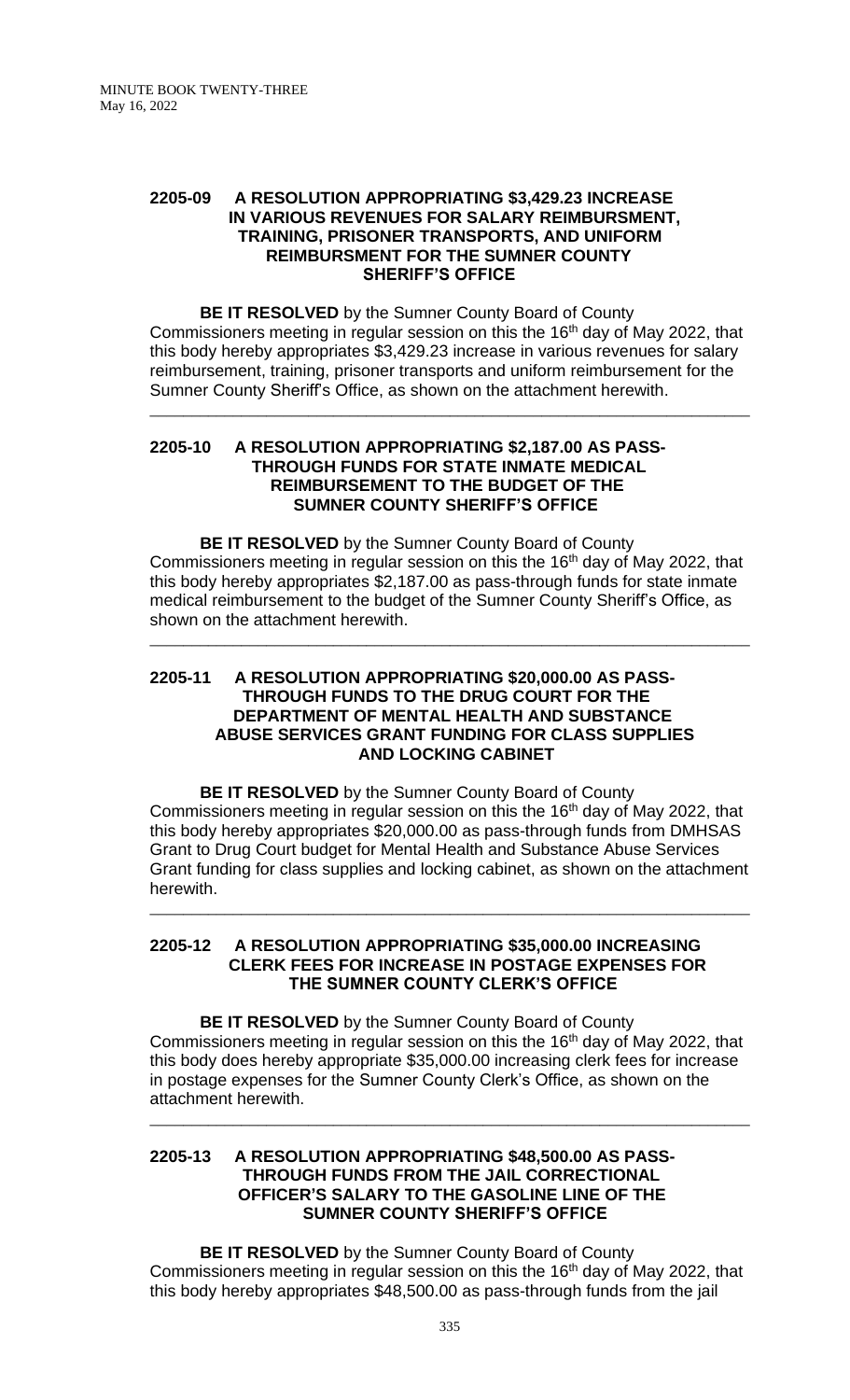correctional officer's salary to the Gasoline line of the Sumner County Sheriff's Office, as shown on the attachment herewith.

\_\_\_\_\_\_\_\_\_\_\_\_\_\_\_\_\_\_\_\_\_\_\_\_\_\_\_\_\_\_\_\_\_\_\_\_\_\_\_\_\_\_\_\_\_\_\_\_\_\_\_\_\_\_\_\_\_\_\_\_\_\_\_\_\_\_\_\_\_\_\_\_

### **2205-14 A RESOLUTION AUTHORIZING ADJUSTMENT BETWEEN MAJOR CATEGORIES AND INCREASE TO THE ESTIMATE ENDING FUND BALANCE FOR THE SUMNER COUNTY HIGHWAY DEPARTMENT**

**BE IT RESOLVED** by the Sumner County Board of County Commissioners meeting in regular session on this the 16<sup>th</sup> day of May 2022, that this body does hereby authorize the adjustment between major categories and increase to the estimate ending fund balance for the Sumner County Highway Department, as shown on the attachment herewith.

\_\_\_\_\_\_\_\_\_\_\_\_\_\_\_\_\_\_\_\_\_\_\_\_\_\_\_\_\_\_\_\_\_\_\_\_\_\_\_\_\_\_\_\_\_\_\_\_\_\_\_\_\_\_\_\_\_\_\_\_\_\_\_\_\_\_\_\_\_\_\_\_

### **2205-15 A RESOLUTION AUTHORIZING SUBMISSION OF AN APPLICATION FOR A LITTER AND TRASH COLLECTING GRANT FROM THE TENNESSEE DEPARTMENT OF TRANSPORTATION AND AUTHORIZING THE ACCEPTANCE OF SAID GRANT AND AUTHORIZING THE COUNTY MAYOR, THE HIGHWAY SUPERINTENDENT AND THE COUNTY LAW DIRECTOR TO EXECUTE THE NECESSARY DOCUMENTS FOR ACCEPTANCE**

WHEREAS**, the Sumner County Highway Department intends to apply for a Litter and Trash Collecting Grant from the Tennessee Department of Transportation; and**

**WHEREAS**, the contract for the grant will impose certain legal obligations upon the Sumner County Highway Department.

**NOW, THEREFORE, BE IT RESOLVED** by the Sumner County Board of County Commissioners meeting in regular session on this the 16<sup>th</sup> day of May 2022, that the Highway Superintendent is authorized to apply on behalf of the Sumner County Highway Department for a Litter and Trash Collecting Grant from the Tennessee Department of Transportation; and

**BE IT FURTHER RESOLVED**, that should said application be approved by the Tennessee Department of Transportation, then the County Mayor, the Highway Superintendent and County Law Director are authorized to execute contracts or other necessary documents which may be required to signify acceptance of the Litter and Trash Collecting Grant by the Sumner County Highway Department.

\_\_\_\_\_\_\_\_\_\_\_\_\_\_\_\_\_\_\_\_\_\_\_\_\_\_\_\_\_\_\_\_\_\_\_\_\_\_\_\_\_\_\_\_\_\_\_\_\_\_\_\_\_\_\_\_\_\_\_\_\_\_\_\_\_\_\_\_\_\_\_\_

# **Tax Refunds**

| City Gate Church Inc | \$3,245.00 |  |
|----------------------|------------|--|
| Drees Homes          | \$324.00   |  |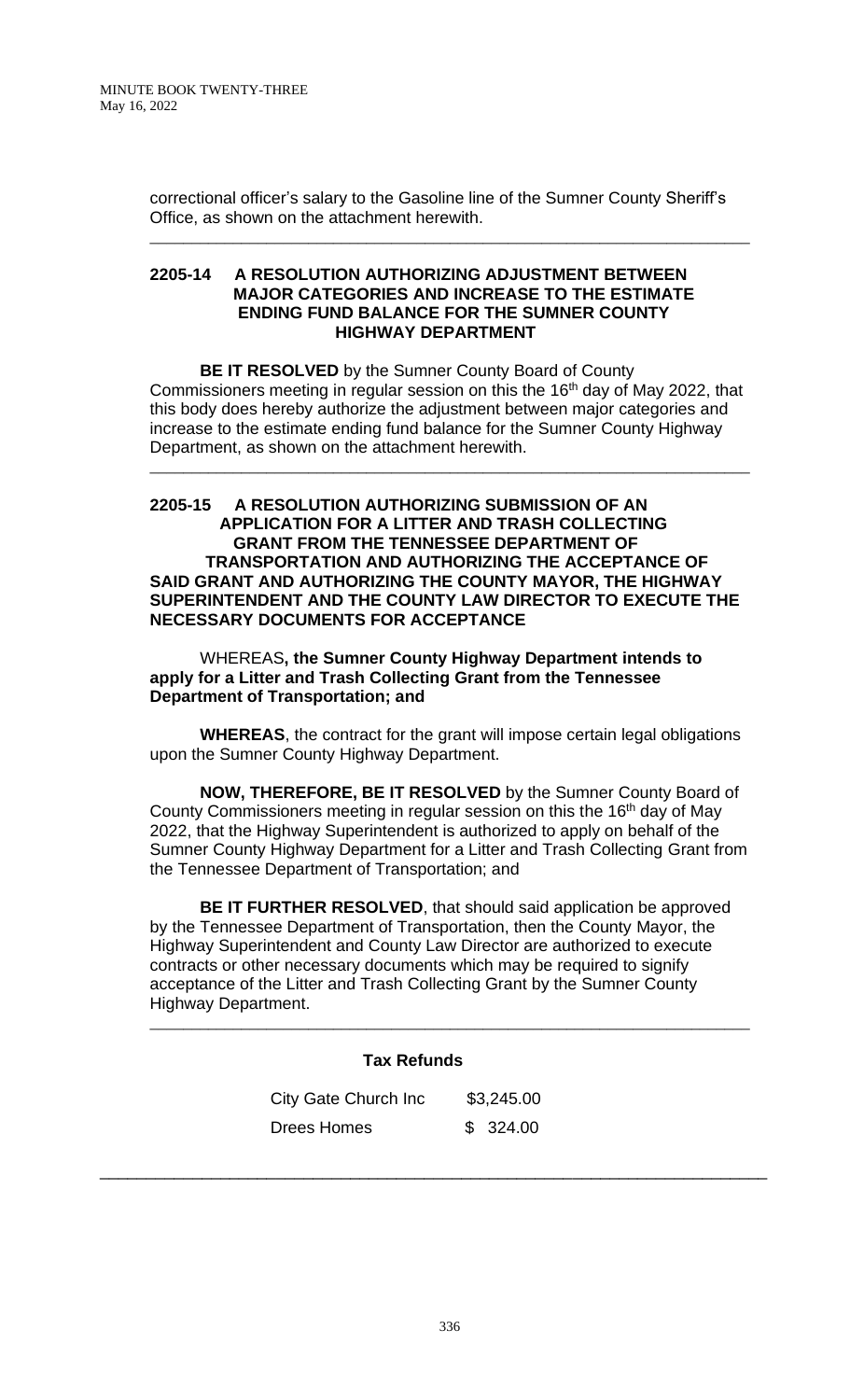Chairman Langford declared the items on the Consent Agenda, approved (21-1-0) by voice vote of the body upon motion by Commissioner Sullivan, seconded by Commissioner Geminden. Commissioner Mansfield voted against.

\_\_\_\_\_\_\_\_\_\_\_\_\_\_\_\_\_\_\_\_\_\_\_\_\_\_\_\_\_\_\_\_\_\_\_\_\_\_\_\_\_\_\_\_\_\_\_\_\_\_\_\_\_\_\_\_\_\_\_\_\_\_\_\_\_\_\_\_\_\_\_\_\_\_\_

# **REPORT FROM COUNTY OFFICIALS**

County Officials filed the following reports: County Investments, County General Fund, County Debt Service Fund, County Highway Fund, County Capital Outlay Fund, School General Purpose Fund, School Federal Projects Fund, School Food Service Fund, Employee Health Insurance Trust Fund, Employee Dental Insurance Trust Fund, Casualty Insurance Trust Fund, County Trustee Funds, Special Reports: County Dental Insurance Claim Payments, County Health Insurance Claim Payments, County Property Tax Collections, County EMS Billing/Collections/Balances, County Sales Tax Collections, County Wheel Tax Collections, County Tax Rates/Property Values and County School Loan Program Rates. Approval of the filing of these records does not certify to the accuracy of the documents.

Chairman Langford introduced the following resolution:

## **2205-NOT A RESOLUTION TO APPROVE AND ACCEPT APPLICATIONS FOR NOTARIES PUBLIC POSITIONS AND PERSONAL SURETY GUARANTORS**

 **WHEREAS,** according to the law of the State of Tennessee, an individual must apply for the office of notary public in the county of residence, or of their principal place of business; and

 **WHEREAS**, state statute requires personal sureties making bonds for Notaries publics to be approved by the Sumner County Commission; and

**WHEREAS,** said applicant must be approved by the County Commission assembled; and

**WHEREAS,** Bill Kemp, Sumner County Clerk, has certified according to the records of his office that the persons named on the attached listing labeled "SUMNER COUNTY NOTARY PUBLIC APPLICATIONS and SURETY GUARANTORS" have duly applied for the positions so sought; and

# **BE IT FURTHER RESOLVED THAT THIS TAKE EFFECT FROM AND AFTER PASSAGE.**

# **NOTARIES PUBLIC TO BE ELECTED**

 **–––––––––––––––––––––––––––––––––––––––––––––––––––––––––**

MISTY L ARMOUR KERIN KEATING-LEU RONALD D BASS TAMMY L KINGSBURY CANDACE M BECKNER CYNTHIA MACINTYRE KIMBERLEE BOYD SHARLINA MACK BRENDA L CAMPBELL MADELINE MCBRIDE JONETTE CLAYBORN HANNAH MERRELL CYNTHIA L CLINE VICTORIA MITCHELL DENISE M. COZZITORTO JOHNNY D MORRIS

KAREN R CALDWELL JACQUELYN M MARCHETTI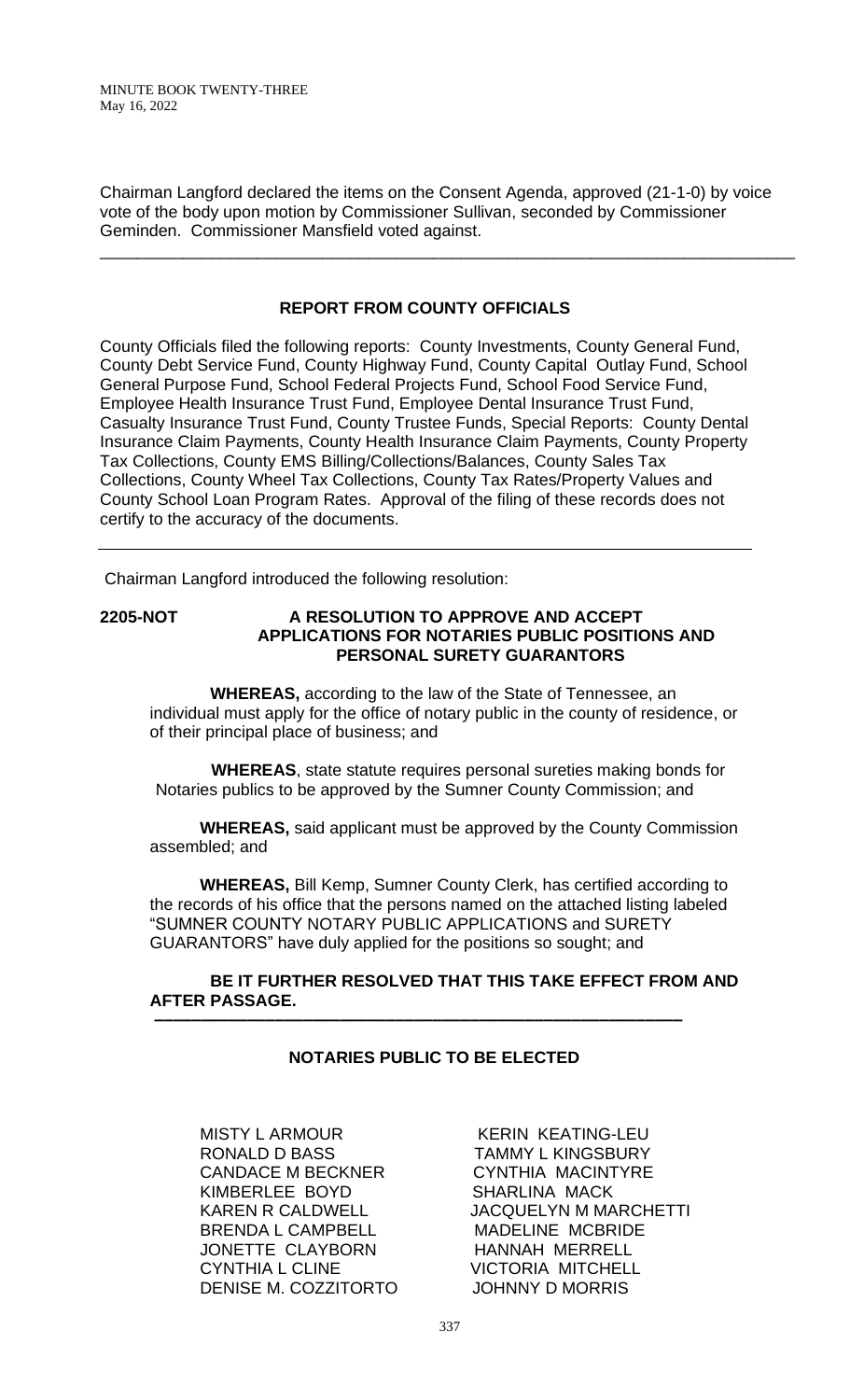YAMARY CRESPO LACEY MITCHELL NAPIER CYNTHIA CROCKETT RENEE RAINEY JAMES S DAVIS LINDSEY A RALSTON JANET DELMAS LISA F RANDOLPH DAVID DEMONBREUN JAMES B RAYMER DINA DEOLIVEIRA-SOARES SUSAN E RICH-FARWELL MALIA DIAS SHANNON ROGERS BEVERLY ANN EIDSON STEPHANIE R RUTLEDGE PAMELA FIORE **TAMMY SHATTUCK** CONNIE B GAITHER JOLENE SLOAN AMANDA M GIBBS STEPHEN R SMOOT TAMARA R GIVENS CHELSEA R STUART ABIGAIL GRANT WENDY THOMPSON JILL Z GRIM DEAN J THOMPSON MARIE HAM JONATHAN WALKER BROOKE HAM CECILIA DIANE WALKER BRITTANY A HOLLAND TORI WATSON MADALENA E HUTCHESON COREY M WILLIAMS WILLIAM HUTCHINSON THOMAS E WOOD PATRICIA JEFFREY BEAU M WOODALL ASHLEY A JOHNSON TETIANA YADVYCHUK SUE C JONES

**GREGORY DALE SWEENEY** 

Upon motion of Commissioner Hinton, seconded by Commissioner Mansfield, voting was recorded in the following manner:

\_\_\_\_\_\_\_\_\_\_\_\_\_\_\_\_\_\_\_\_\_\_\_\_\_\_\_\_\_\_\_\_\_\_\_\_\_\_\_\_\_\_\_\_\_\_\_\_\_\_\_\_\_\_\_\_\_\_\_\_\_\_\_\_\_\_\_\_\_\_

| 2205-NOT      |                                                                          |                  |              |            | 5/16/2022 7:41:39 PM |
|---------------|--------------------------------------------------------------------------|------------------|--------------|------------|----------------------|
| YES - 22      |                                                                          | $NO -$           | $\mathbf{0}$ | $ABS -$    |                      |
|               | Individual Votes (Y-Yes; N-No; A-Abstain; NV-Not Voting; NP-Not Present) |                  |              |            |                      |
| 1st Vacant    | - NV                                                                     | A Driver         | $- Y$        | B Geminden | $- Y$                |
| <b>B</b> Ring | $- Y$                                                                    | B Stewart - NP   |              | C Krueger  | $- Y$                |
| C Taylor      | $- Y$                                                                    | Chr. Langford- Y |              | D Dewitt   | $- Y$                |
| D Sullivan    | $- Y$                                                                    | G Rhodes         | $- Y$        | J Becker   | $- Y$                |
| J Foster      | $- Y$                                                                    | J Mansfield      | $- Y$        | J Nipper   | $- Y$                |
| L Hinton      | $- Y$                                                                    | L Schell         | $- Y$        | L Tinsley  | $- Y$                |
| M Guthrie     | $- Y$                                                                    | M Hyde           | $- Y$        | P Goode    | $- Y$                |
| S Graves      | – Y                                                                      | S Tucker         | $- Y$        | T Wright   | $- Y$                |
|               |                                                                          |                  |              |            |                      |

Chairman Langford declared the election of Notaries Public by the body. \_\_\_\_\_\_\_\_\_\_\_\_\_\_\_\_\_\_\_\_\_\_\_\_\_\_\_\_\_\_\_\_\_\_\_\_\_\_\_\_\_\_\_\_\_\_\_\_\_\_\_\_\_\_\_\_\_\_\_\_\_\_\_\_\_\_\_\_\_

# **COMMITTEE ON COMMITTEES**

Commissioner Goode announced the following appointment to the Music City Executive Airport Authority Regional and moved for approval; seconded by Commissioner Chris Taylor.

• Steve Alvarez replacement for Curtis Rogers, term expires July 2025

Chairman Langford declared the appointment of Steve Alvarez to the Music City Executive Authority Airport Regional approved (21-1-0) by voice vote of the body. Commissioner Mansfield voted against the appointment.

Commissioner Goode announced the following appointments to the Equalization Board and moved for approval; seconded by Commissioner Rhodes.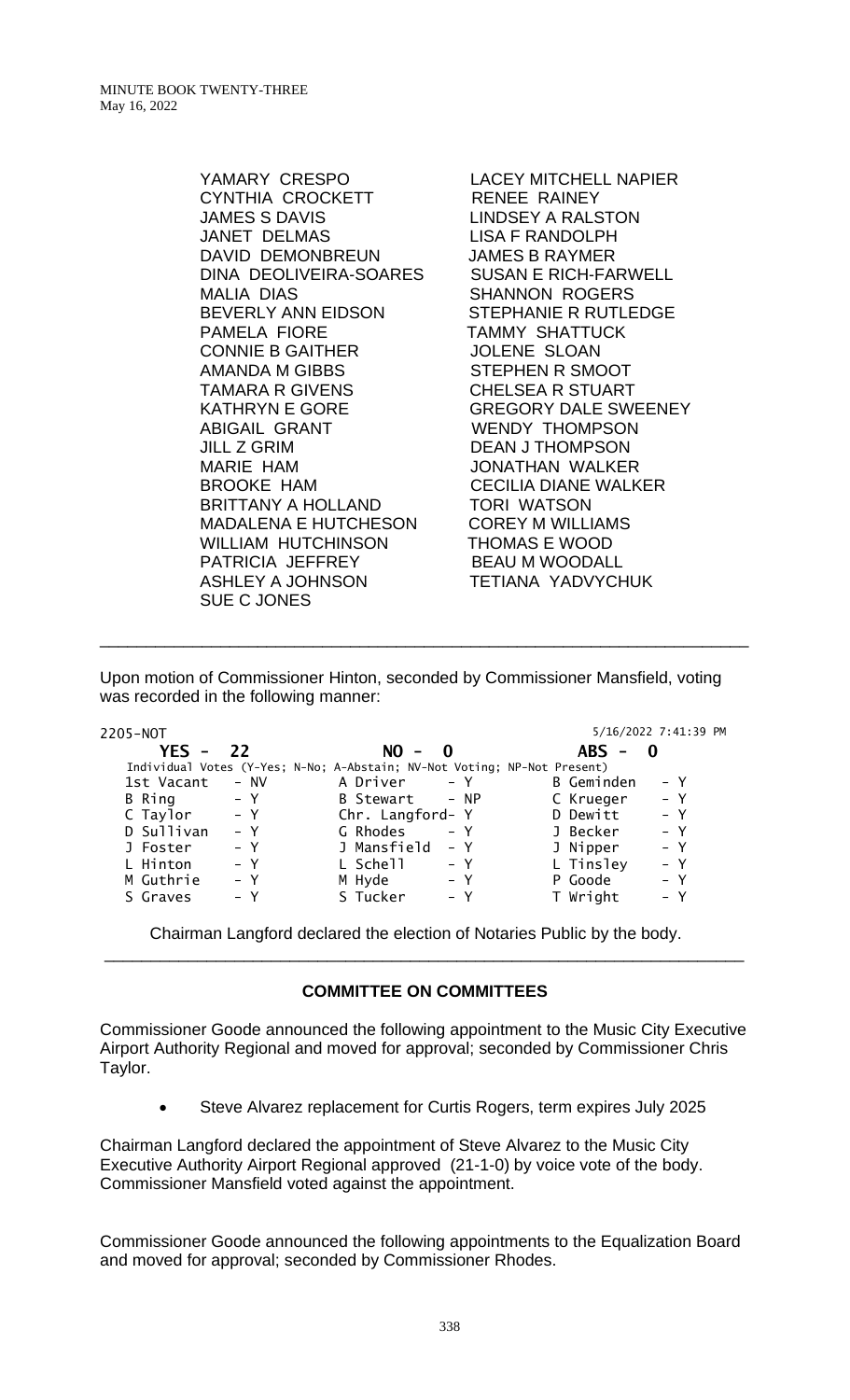- Radford Garrott alternate (resigned) deferred
- Oliver Barry, present member, reappoint
- Troy Smith, present member, reappoint

Chairman Langford declared the appointments of Oliver Barry and Troy Smith to the Equalization Board approved (21-1-0) by voice vote of the body. Commissioner Mansfield voted against the reappointments.

Commissioner Goode announced the following appointments to the Ethics Committee and moved for approval; seconded by Commissioner Krueger.

- Commission Member, Caroline Krueger
- Commission Member, Larry Hinton
- Commission Member, Scott Langford
- Constitutional Court Officer, Kathryn Strong
- Member of County Board, Committee, James Robert Ramsey

After discussion, Chairman Langford declared the appointments of Scott Langford, Caroline Krueger, Larry Hinton, Kathryn Strong and James Robert Ramsey to the Ethics Committee approved (20-2-0) by voice vote of the body. Commissioners Mansfield and Hyde voted against the appointments.

# **EDUCATION COMMITTEE**

**\_\_\_\_\_\_\_\_\_\_\_\_\_\_\_\_\_\_\_\_\_\_\_\_\_\_\_\_\_\_\_\_\_\_\_\_\_\_\_\_\_\_\_\_\_\_\_\_\_\_\_\_\_\_\_\_\_\_\_\_\_\_\_\_\_\_\_\_\_\_**

There was no report from the Education Committee.

# **EMERGENCY SERVICES COMMITTEE**

**\_\_\_\_\_\_\_\_\_\_\_\_\_\_\_\_\_\_\_\_\_\_\_\_\_\_\_\_\_\_\_\_\_\_\_\_\_\_\_\_\_\_\_\_\_\_\_\_\_\_\_\_\_\_\_\_\_\_\_\_\_\_\_\_\_\_\_\_\_\_**

There was no report from the Emergency Services Committee.

# **GENERAL OPERATIONS COMMITTEE**

**\_\_\_\_\_\_\_\_\_\_\_\_\_\_\_\_\_\_\_\_\_\_\_\_\_\_\_\_\_\_\_\_\_\_\_\_\_\_\_\_\_\_\_\_\_\_\_\_\_\_\_\_\_\_\_\_\_\_\_\_\_\_\_\_\_\_\_\_\_\_**

There was no report from the General Operations Committee.

# **HIGHWAY COMMITTEE**

**\_\_\_\_\_\_\_\_\_\_\_\_\_\_\_\_\_\_\_\_\_\_\_\_\_\_\_\_\_\_\_\_\_\_\_\_\_\_\_\_\_\_\_\_\_\_\_\_\_\_\_\_\_\_\_\_\_\_\_\_\_\_\_\_\_\_\_\_\_\_**

Commissioner Hinton stated year end paperwork sent to Budget.

# **LEGISLATIVE COMMITTEE**

**\_\_\_\_\_\_\_\_\_\_\_\_\_\_\_\_\_\_\_\_\_\_\_\_\_\_\_\_\_\_\_\_\_\_\_\_\_\_\_\_\_\_\_\_\_\_\_\_\_\_\_\_\_\_\_\_\_\_\_\_\_\_\_\_\_\_\_\_\_\_**

Commissioner Ring introduced the following resolution and moved for approval; seconded by Commissioner Sullivan.

**2205-02 A RESOLUTION RATIFYING PRIVATE CHAPTER 49 OF THE PRIVATE ACTS OF 2022 (HOUSE BILL 2893 & SENATE BILL 2909 OF THE 112TH GENERAL ASSEMBLY) RESCINDING AND REPEALING THE PRIVATE ACTS OF 1953, CHAPTER 30 WHICH DESIGNATES THE PROCESS FOR THE CREATION OF PRIVATE CEMETERIES IN SUMNER COUNTY AND INSTEAD PLACING SUCH RESPONSIBLITES WITH THE BOARD OF ZONING APPEALS, PLANNING COMMISSION AND EXISTING STATE LAW**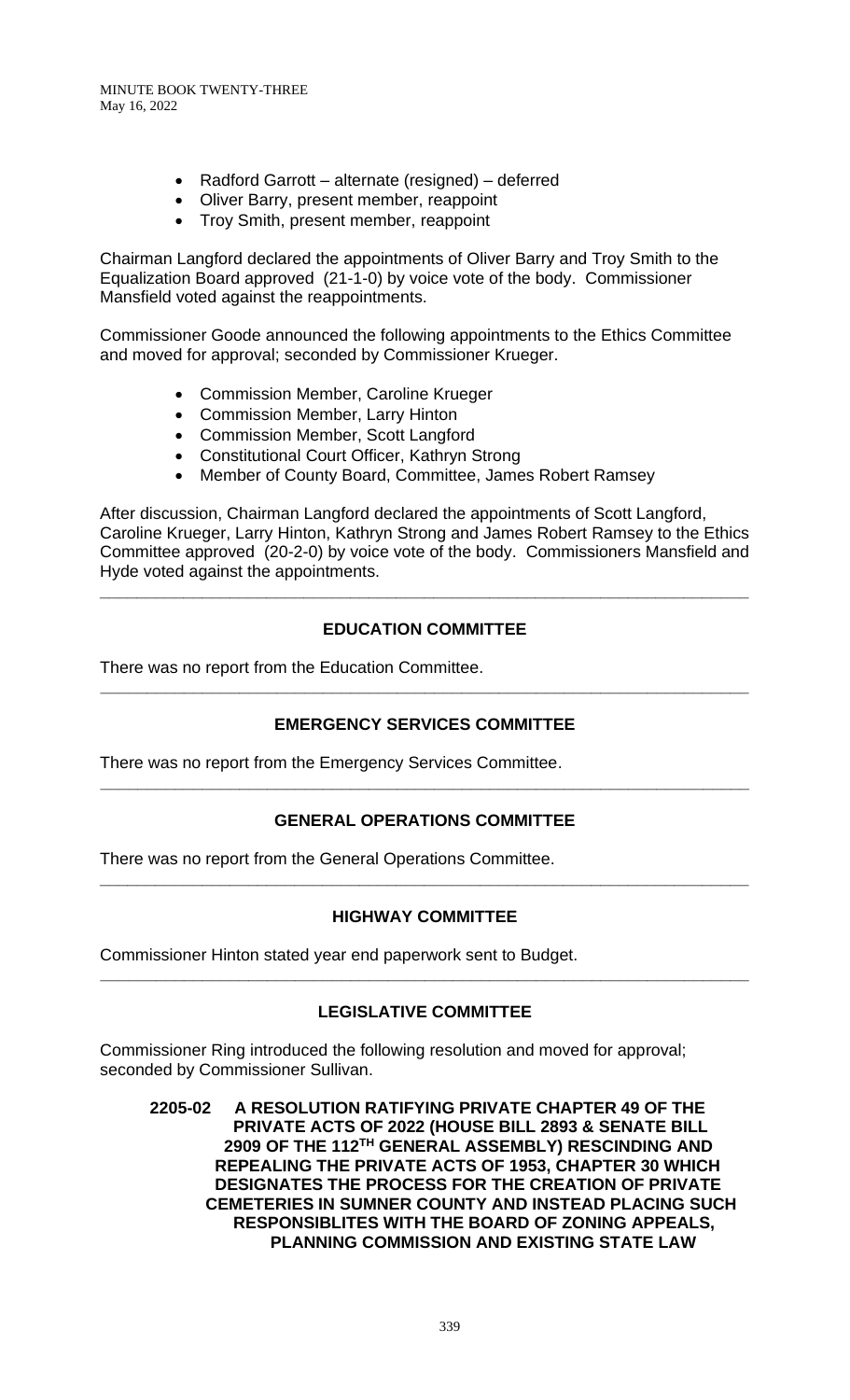**BE IT RESOLVED** by the Sumner County Board of County Commissioners meeting the regular session on this the 16<sup>th</sup> day of May 2022 that this body herby ratifies Private Chapter 49 of the Private Acts of 2022 ( House Bill 2893 & Senate Bill 2909 of the 112<sup>th</sup> General Assembly) which rescinds and repeals the Private Acts of 1953, Chapter 30 which designated the process for the creation of private cemeteries in Sumner County and instead placing such responsibilities with the Board of Zoning Appeals, Planning Commission and existing state law; and

**THEREFORE, BE IT RESOLVED** that it is the desire of the legislative body of Sumner County to repeal and rescind this private act; and

**BE IT FURTHER RESOLVED** that this repeal shall become effective upon the date of passage and thereafter creation and placement of private cemeteries in Sumner County shall be undertaken through the Board of Zoning Appeals, Planning Commission and pursuant to state law; and

**BE IT FURTHER RESOLVED** that upon passage and acceptance of this resolution, the Office of the Law Director shall send notice of the passage of this resolution to the Secretary of State.

After discussion, Chairman Langford declared Resolution 2205-02 approved unanimously by voice vote of the body.

# **FIANANCIAL MANAGEMENT**

**\_\_\_\_\_\_\_\_\_\_\_\_\_\_\_\_\_\_\_\_\_\_\_\_\_\_\_\_\_\_\_\_\_\_\_\_\_\_\_\_\_\_\_\_\_\_\_\_\_\_\_\_\_\_\_\_\_\_\_\_\_\_\_\_\_\_\_\_\_\_**

There was no report from Financial Management Committee.

# **BUDGET COMMITTEE**

**\_\_\_\_\_\_\_\_\_\_\_\_\_\_\_\_\_\_\_\_\_\_\_\_\_\_\_\_\_\_\_\_\_\_\_\_\_\_\_\_\_\_\_\_\_\_\_\_\_\_\_\_\_\_\_\_\_\_\_\_\_\_\_\_\_\_\_\_\_\_**

Commissioner Chris Taylor introduced the following resolution and moved for approval; Commissioner Goode seconded the motion.

#### **2205-06 A RESOLUTION DOCKETING SUMNER COUNTY BOARD OF EDUCATION SCHOOL FUND BUDGET AMENDMENTS FOR THE FISCAL YEAR 2021-2022**

**BE IT RESOLVED** by the Sumner County Board of County Commissioners meeting in regular session on this the 16<sup>th</sup> day of May 2022, that this body does hereby docket in its records the Sumner County Board of Education School Fund Budget Amendments for the fiscal year 2021-2022, as shown on the attachment herewith.

Chairman Langford declared Resolution 2205-06 approved (20-2-0) by voice vote of the body. Commissioners Mansfield and Wright voted against.

Commissioner Chris Taylor introduced the following resolution and moved for approval; Commissioner Geminden seconded the motion.

# **2205-07 A RESOLUTION APPROVING PUBLIC UTILITY AND DRAINAGE EASEMENT FOR GALLATIN**

**BE IT RESOLVED** by the Sumner County Board of County Commissioners meeting in regular session on this the 16<sup>th</sup> day of May 2022, that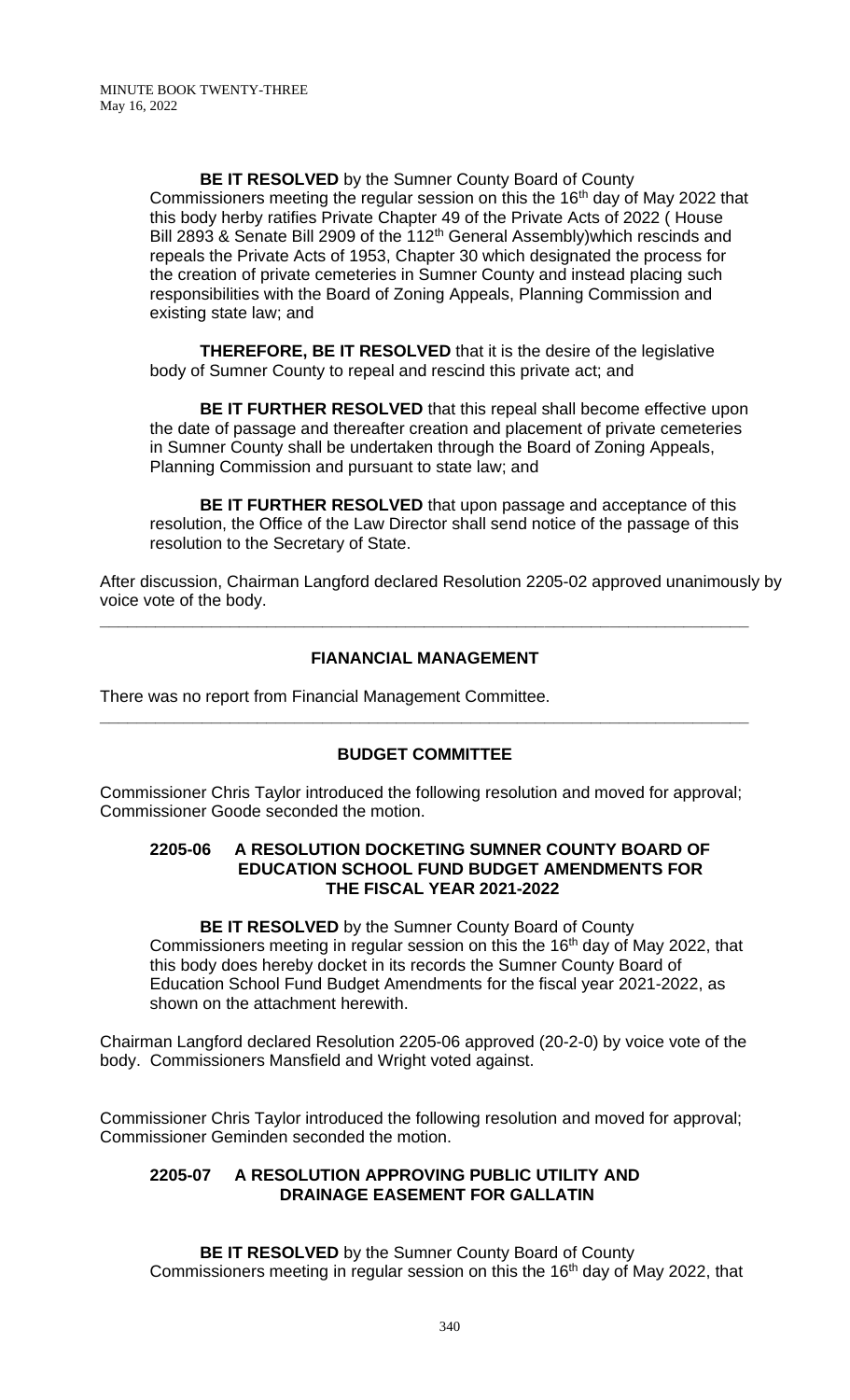this body does hereby approve the public utility and drainage easement for Gallatin, as shown on the attachment herewith.

After discussion, Commissioner Hyde moved, seconded by Commissioner Mansfield, to refer for two to three months until after the election.

Chairman Langford stated motion to refer is not debatable and requires sixteen votes. A "Yes" vote to refer and a "No" vote to continue debate.

The electronic vote was recorded in the following manner:

| Refer1              |                                                                          |            | 5/16/2022 8:00:10 PM |
|---------------------|--------------------------------------------------------------------------|------------|----------------------|
| YFS -<br><b>10</b>  | $NO -$<br><b>12</b>                                                      | $ABS - 0$  |                      |
|                     | Individual Votes (Y-Yes; N-No; A-Abstain; NV-Not Voting; NP-Not Present) |            |                      |
| 1st Vacant<br>- NV  | A Driver<br>$- N$                                                        | B Geminden | $- N$                |
| B Ring<br>$- N$     | B Stewart - NP                                                           | C Krueger  | $- N$                |
| C Taylor<br>$- N$   | Chr. Langford- N                                                         | D Dewitt   | $- N$                |
| D Sullivan<br>$- Y$ | G Rhodes<br>$- N$                                                        | J Becker   | $- Y$                |
| J Foster<br>$- N$   | J Mansfield<br>$- Y$                                                     | J Nipper   | $- N$                |
| L Hinton<br>$- Y$   | L Schell<br>$- N$                                                        | L Tinsley  | $- Y$                |
| M Guthrie<br>– Y    | M Hyde<br>$- Y$                                                          | P Goode    | $- N$                |
| S Graves<br>– Y     | S Tucker<br>$- Y$                                                        | T Wright   | $- Y$                |

Chairman Langford declared the motion to refer failed to carry.

After discussion, Commissioner Foster moved, seconded by Commissioner Chris Taylor, to call for the question.

Chairman Langford stated a "Yes" vote is to end debate and vote on the main motion and a " No" vote is to continue debate; requires sixteen votes.

The electronic vote was recorded in the following manner:

| Question1  |        |                                                                          |       |            | 5/16/2022 8:04:20 PM |
|------------|--------|--------------------------------------------------------------------------|-------|------------|----------------------|
| $YES -$    | - 13   | $NO -$                                                                   |       | $ABS -$    |                      |
|            |        | Individual Votes (Y-Yes; N-No; A-Abstain; NV-Not Voting; NP-Not Present) |       |            |                      |
| 1st Vacant | $-$ NV | A Driver                                                                 | $- Y$ | B Geminden | $- Y$                |
| B Ring     | $- Y$  | B Stewart - NP                                                           |       | C Krueger  | $- Y$                |
| C Taylor   | – Y    | Chr. Langford- Y                                                         |       | D Dewitt   | $- N$                |
| D Sullivan | $- Y$  | G Rhodes                                                                 | $- Y$ | J Becker   | $- N$                |
| J Foster   | $- Y$  | J Mansfield                                                              | $- N$ | J Nipper   | $- Y$                |
| L Hinton   | $- A$  | L Schell                                                                 | – Y   | L Tinsley  | $- N$                |
| M Guthrie  | $- N$  | M Hyde                                                                   | $- N$ | P Goode    | $- Y$                |
| S Graves   | – A    | S Tucker                                                                 | $- Y$ | T Wright   | $- N$                |
|            |        |                                                                          |       |            |                      |

Chairman Langford declared the motion to call for question failed to carry.

After further discussion, the electronic vote on the main motion was recorded in the following manner:

| 2205-07             |                                                                          |            | 5/16/2022 8:08:47 PM |
|---------------------|--------------------------------------------------------------------------|------------|----------------------|
| $YES -$<br>- 17     | $NO - 4$                                                                 | $ABS -$    |                      |
|                     | Individual Votes (Y-Yes; N-No; A-Abstain; NV-Not Voting; NP-Not Present) |            |                      |
| 1st Vacant<br>- NV  | A Driver<br>$- Y$                                                        | B Geminden | – Y                  |
| B Ring<br>– Y       | B Stewart - NP                                                           | C Krueger  | $- Y$                |
| C Taylor<br>– Y     | Chr. Langford- Y                                                         | D Dewitt   | $- Y$                |
| D Sullivan<br>$- Y$ | G Rhodes<br>$- Y$                                                        | J Becker   | $- Y$                |
| J Foster<br>$- Y$   | J Mansfield - N                                                          | J Nipper   | $- Y$                |
| L Hinton<br>$- Y$   | L Schell<br>$- Y$                                                        | L Tinsley  | $- N$                |
| M Guthrie<br>$- A$  | M Hyde<br>$- N$                                                          | P Goode    | $- Y$                |
| S Graves<br>$- N$   | S Tucker<br>$- Y$                                                        | T Wright   | $- Y$                |

Chairman Langford declared Resolution 2205-07 approved by the body.